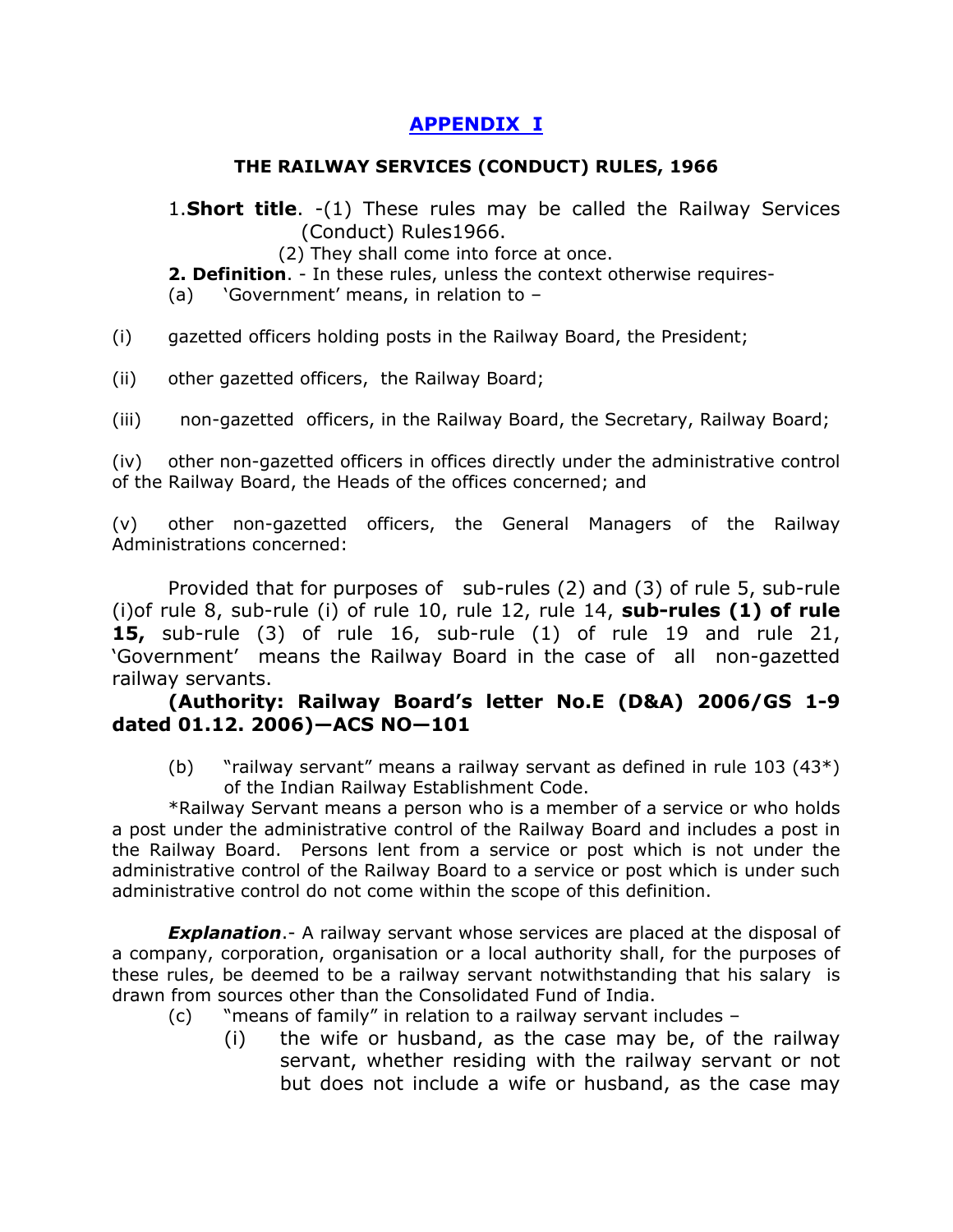be, separated from the railway servant by a decree or order of a competent court;

- (ii) son or daughter or step-son or step-daughter of the railway servant and wholly dependent on him, but does not include a child or a step-child who is no longer in any way dependent on the railway servant or of whose custody the railway servant has been deprived by or under any law;
- (iii) any other person related whether by blood or marriage to the railway servant or to the railway servant's wife or husband, and wholly dependent on the railway servant.

**Railway Ministry's decision. -**- The son/daughter will come within the purview of this rule only if he or she is dependent upon the Railway servant.

- (E(D&A) 77 GS1-13 dot. 14-7-1977.)
	- 3. **General. --** (1) Every railway servant shall at all times-
		- (i) maintain absolute integrity;
		- (ii) maintain devotion to duty;
		- (iii) do nothing which is unbecoming of a railway servant;
		- (iv) commit himself to and uphold the supremacy of the Constitution and democratic values;
		- (v) defend and uphold the sovereignty and integrity of India, the security of the State, public order, decency and morality;
		- (vi) maintain high ethical standards and honesty;
		- (vii) maintain political neutrality;
		- (viii) promote the principles of merit, fairness and impartiality in the discharge of duties;
		- (ix) maintain accountability and transparency;
		- (x) maintain responsiveness to the public, particularly to the weaker section;
		- (xi) maintain courtesy and good behaviour with the public;
		- (xii) take decisions solely in public interest and use or cause to use public resources efficiently, effectively and economically;
		- (xiii) declare any private interests relating to his public duties and take steps to resolve any conflicts in a way that protects the public interest;
		- (xiv) not place himself under any financial or other obligations to any individual or organisation which may influence him in the performance of his official duties;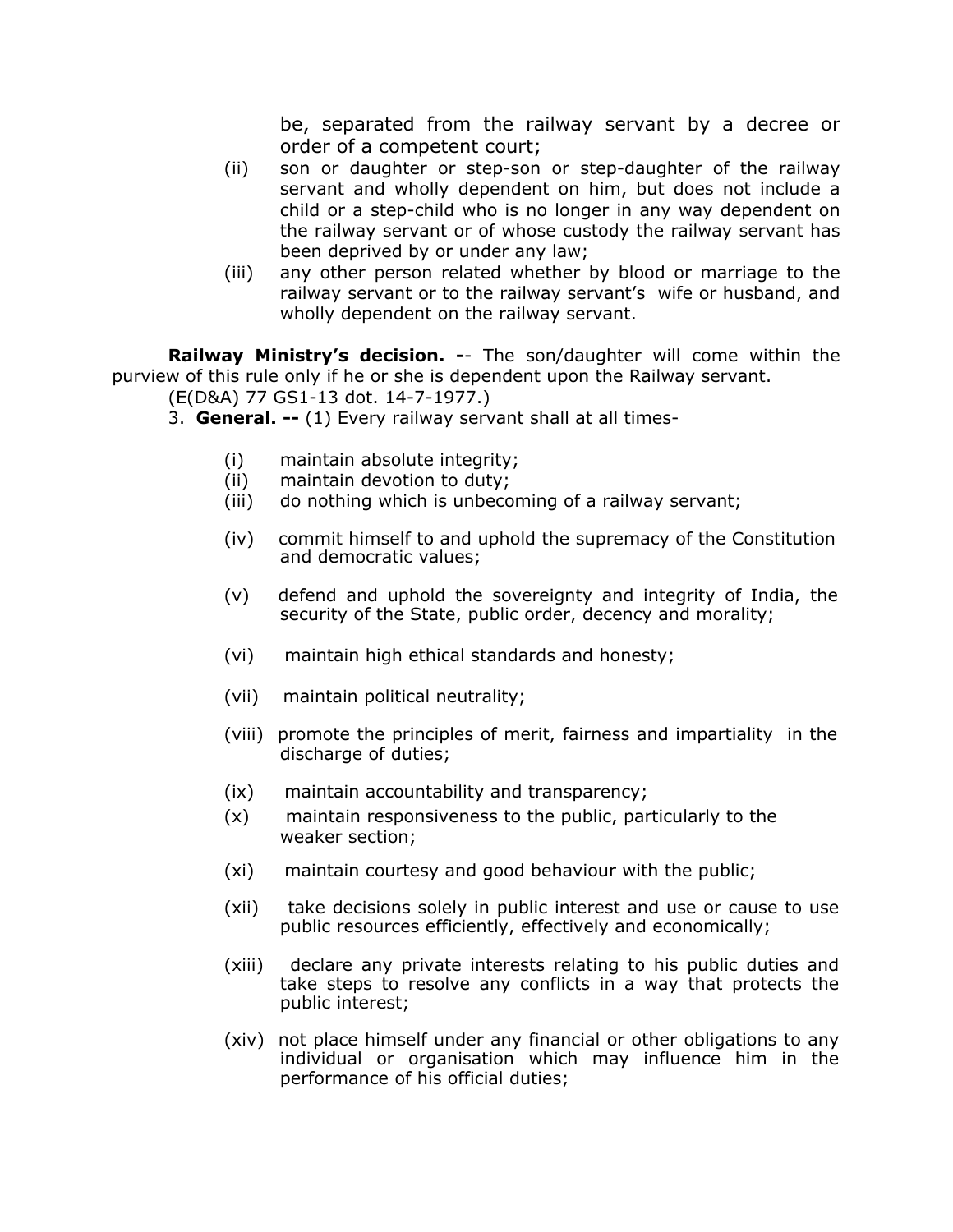- (xv) not misuse his position as railway servant and not take decisions in order to derive financial or material benefits for himself, his family or his friends;
- (xvi) make choices, take decisions and make recommendations on merit alone;
- (xvii) act with fairness and impartiality and not discriminate against anyone, particularly the poor and the under-privileged sections of society;
- (xviii) refrain from doing anything which is or may be contrary to any law, rules, regulations and established practices;
- (xix) maintain discipline in the discharge of his duties and be liable to implement the lawful orders duly communicated to him;
- (xx) maintain confidentiality in the performance of his official duties as required by any laws for the time being in force, particularly with regard to information, disclosure of which may prejudicially affect the sovereignty and integrity of India, the security of the State, strategic, scientific or economic interests of the State, friendly relation with foreign countries or lead to incitement of an offence or illegal or unlawful gain to. any person;
- (xxi) perform and discharge his duties with the highest degree of professionalism and dedication to the best of his abilities.

### **(Authority - Railway Board's letter No. E(D&A) 2014 GS1-3 dated 12.01.2015)..acs no.125**

(2) (i) Every railway servant holding a supervisory post shall take all possible steps to ensure the integrity and devotion to duty of all railway servants for the time being under his control and authority;

(ii) no railway servant shall, in the performance of his official duties, or in the exercise of powers conferred on him, act otherwise than in his best judgement except when he is acting under the direction of his official superior;

(iii) the direction of the official superior shall ordinarily be in writing, and where the issue of oral direction becomes unavoidable, the official superior shall confirm it in writing immediately thereafter; and

(iv) a railway servant who has received oral direction from his official superior, shall seek confirmation of the same in writing as early as possible, whereupon it shall be the duty of the official superior to confirm the direction in writing.

*Explanation I*. —A railway servant who habitually fails to perform the task assigned to him within the time set for the purpose and with the quality of performance expected of him shall be deemed to be lacking in devotion to duty within the meaning of clause (ii) of sub-rule (1).

*Explanation II.* —Nothing in clause (ii) of sub-rule (2) shall be construed as empowering a railway servant to evade his responsibilities by seeking instructions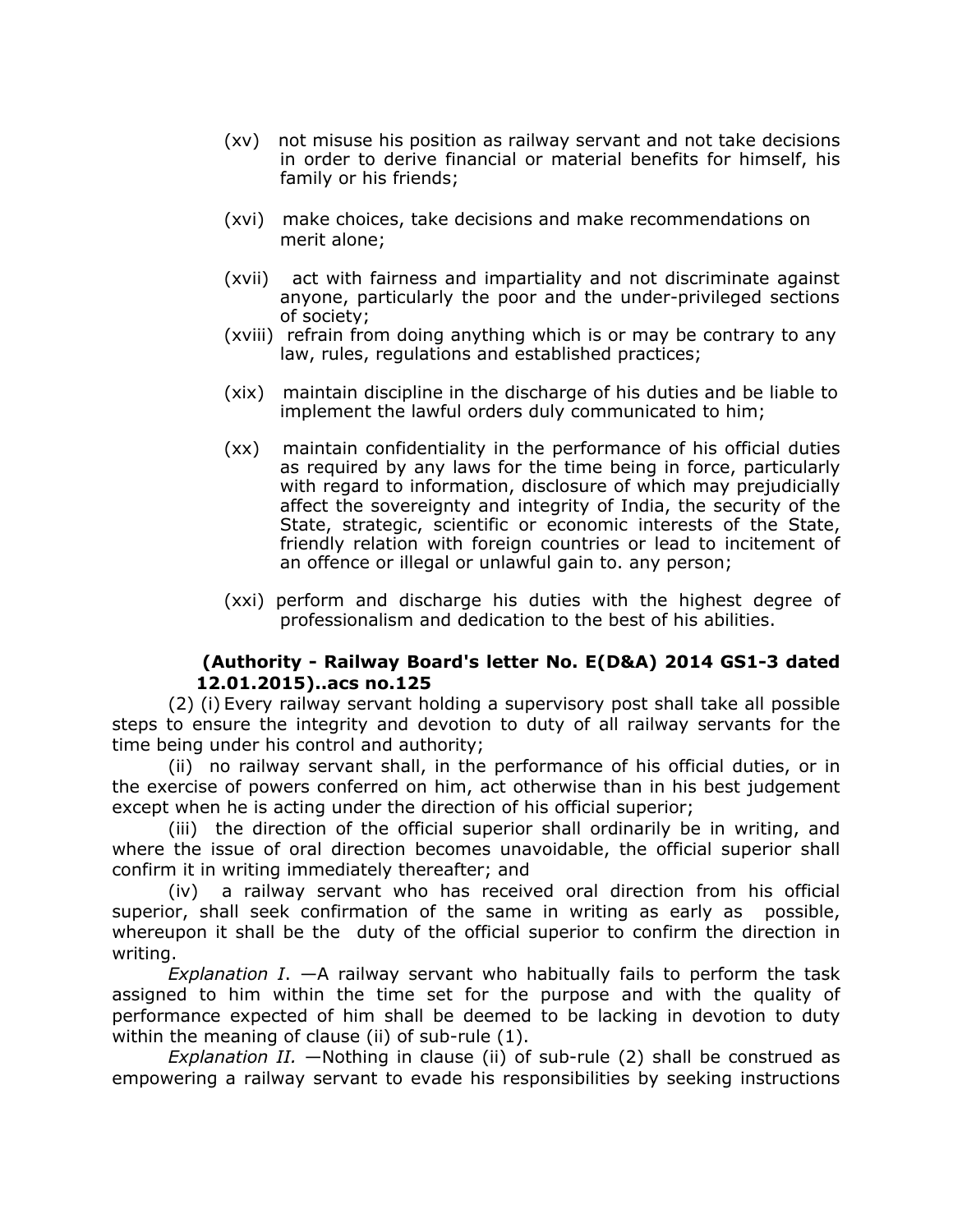from or approval of, a superior officer or authority when such instructions are not necessary under the scheme of distribution of powers and responsibilities.

**Railway Ministry's decision. —**In the light of the provisions of Rule 3(2)(ii) it is impressed upon all Railway servants that—

- (i) Oral instructions should not, as far as possible, be issued by senior officers to their subordinates;
- (ii) if the oral instructions are issued by any senior officer they should be confirmed by him in writing immediately thereafter;
- (iii) if a junior officer seeks confirmation to the oral instructions given by the senior, the latter should confirm it in writing, whenever such confirmation is sought;
- (iv) a junior officer who has received oral orders from his superior officer should seek confirmation in writing as early as practicable;
- (v) whenever a member of the personal staff of Minister communicates an oral order on behalf of the Minister, it should be confirmed by him in writing immediately thereafter;
- (vi) If junior officer received oral instructions from the Minister or from his personal staff and the orders are in accordance with the normal rules, regulations or procedures, they should be brought to the notice of the Secretary, or the concerned Members of the Railway Board or the Head of the Department, as the case may be, for information.
- (vii) if a junior officer received oral instructions from the Minister or from his personal staff and the orders are not in accordance with the norms, rules, regulations or procedures, they should seek further clear orders from the secretary, the concerned Member of the Railway Board or the Head of the Department, as the case may be, about the line of action to be taken, stating clearly that the oral instructions are not in accordance with the rules, regulations, norms, or procedures.

# (No. E(D&A) 78 GSI-9 dt. 14-12-78).

# **3 A. Promptness and Courtesy**

No Railway servant shall—

- (a) in the performance of his official duties, act in a discourteous manner;
- (b) in his official dealings with the public or otherwise adopt dilatory tactics or willfully cause delays in disposal of the work assigned to him.

# **3 B. Observance of Government's policies.**

Every railway servant shall, at all times—

- (i) act in accordance with the Government's policies regarding age of marriage, preservation of environment, protection of wildlife and cultural heritage;
- (ii) observe the Government's policies regarding prevention of crime against women.

(Authority: Railway Board's letter No. E (D & A ) 95 GS1-5 dt.14.9.95)

# **3 C. Prohibition of sexual harassment of working women.**

- (1) No Railway servant shall indulge in any act of sexual harassment of any woman at any work place.
- (2) Every Railway servant who is incharge of a work place shall take appropriate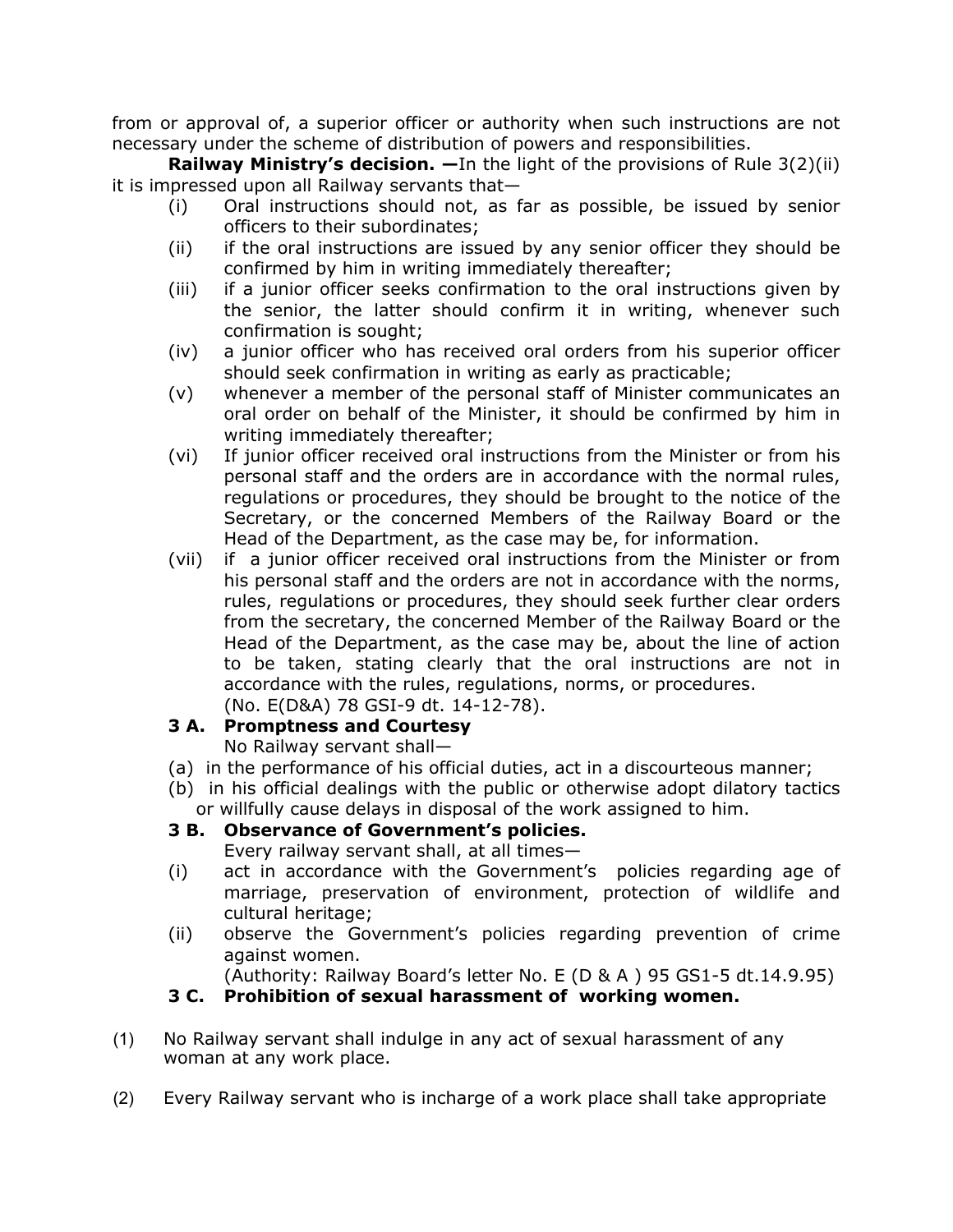steps to prevent sexual harassment to any woman at the work place.

Explanation. - (I) For the purpose of this rule,-

- (a) "sexual harassment" includes any one or more of the following acts or behaviour (whether directly or by implication) namely :-
	- (i) Physical contact and advances; or
	- (ii) a demand or request for sexual favours; or
	- (iii) making sexually coloured remarks; or
	- (iv) showing pornography; or
	- (v) any other unwelcome physical, verbal, non-verbal conduct of a sexual nature.
- (b) the following circumstances, among other circumstances, if it occurs or is present in relation to or connected with any act or behaviour of sexual harassment may amount to sexual harassment :-
	- (i) implied or explicit promise of preferential treatment in employment; or
	- (ii) implied or explicit threat of detrimental treatment in employment; or
	- (iii) implied or explicit threat about her present or future employment status; or
	- (iv) interference with her work or creating an intimidating or offensive or hostile work environment for her; or
	- (v) humiliating treatment likely to affect her health or safety.
- (c) "workplace" includes,-
	- (i) any department, organisation, undertaking, establishment, enterprise, institution, office, branch or unit which is established, owned, controlled or wholly or substantially financed by funds provided directly or indirectly by the Central Government;
	- (ii) hospitals or nursing homes;
	- (iii) any sports institute, stadium, sports complex or competition or games venue, whether residential or not used for training, sports or other activities relating thereto;
	- (iv) any place visited by the employee arising out of or during the course of employment including transportation provided by the employer for undertaking such journey;
	- (v) a dwelling place or a house."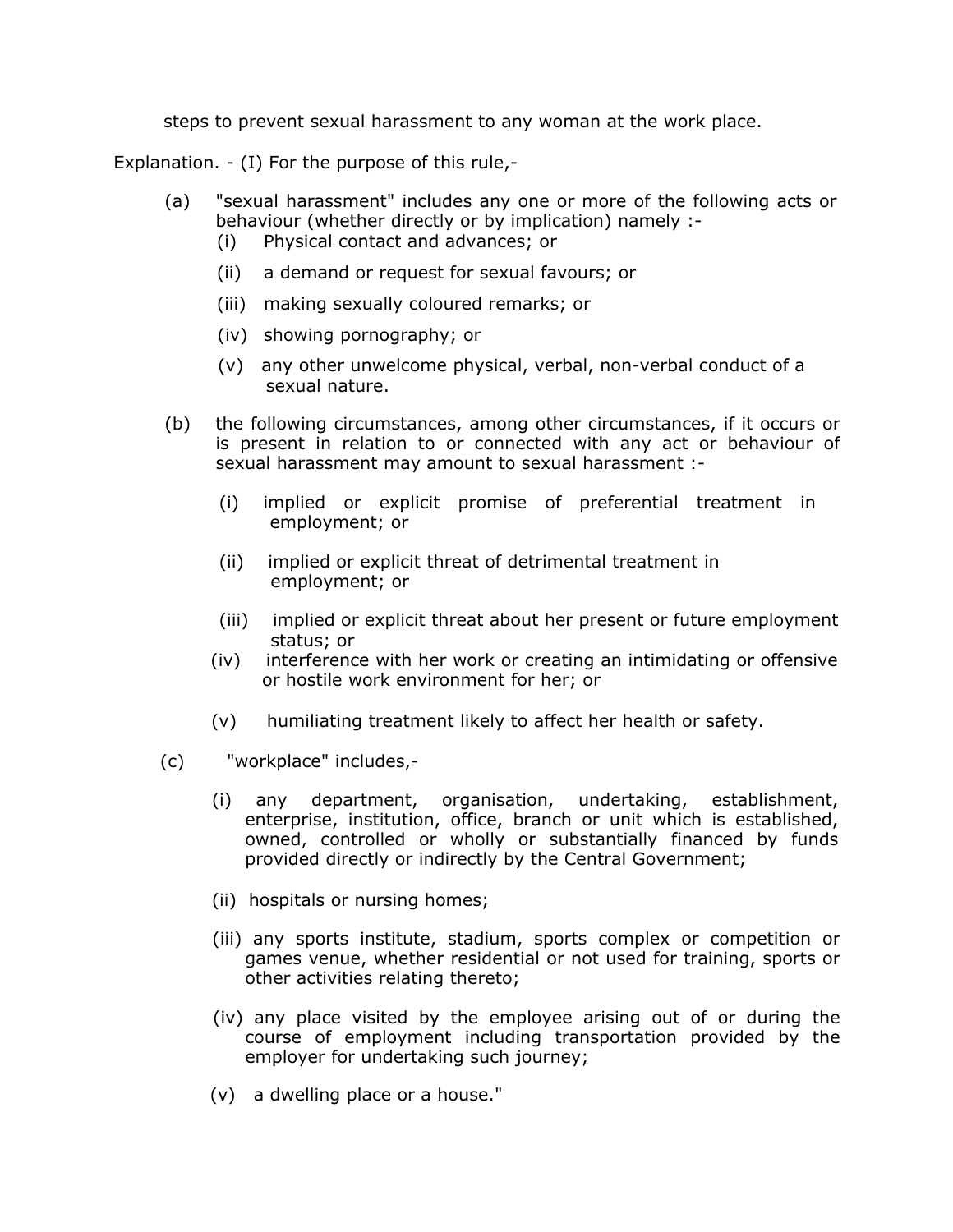**(Authority - Railway Board's letter No. E(D&A) 2014 GS1-4 dated 12.01.2015)—acs no.124**

**4. Employment of near relatives of railway servants in Company or firm enjoying Government patronage. —**(1) No railway servant shall use his position or influence directly or indirectly to secure employment for any member of his family in any company or firm;

(2) (i) No Group A Officer shall, except with the prior sanction of the Government permit his son , daughter or other dependent to accept employment in any company or firm with which he has official dealings or in any other company or firm having official dealings with the Government:

Provided that where the acceptance of the employment cannot await prior permission of the Government or is otherwise considered urgent, the employment may be accepted provisionally subject to the permission of the Government and the fact of such acceptance shall at once be reported to the Government.

(ii) A railway servant shall, as soon as he becomes aware of the acceptance by a member of his family of an employment in any company or firm, intimate such acceptance to the Government and shall also intimate whether he has or has had any official dealings with that company or firm:

Provided that no such intimation shall be necessary in the case of a Group 'A' Officer if he has already obtained the sanction of, or sent a report to the Government under clause(i).

(2) No railway servant shall in the discharge of his official duties deal with any matter or give or sanction any contract to any company or firm or any other person, if any member of his family is employed in that company or firm or under that person or if he or any member of his family is interested in such matter or contract in any other manner and the railway servant shall refer every such matter or contract to his superior officer or authority and the matter or contract shall thereafter be disposed of according to the instructions of such officer or authority.

**5. Taking part in politics and elections.** —(1) No railway servant shall be a member of , or be otherwise associated with , any political party or any organizstion which takes part in politics nor shall he take part in, subscribe in aid of, or assist in any other manner, any political movement or activity.

(2) It shall be the duty of every railway servant to endeavour to prevent any member of his family from taking part in, subscribing in aid of, or assisting in any other manner any movement or activity which is, or tends directly or indirectly to be subversive of the Government as by law established and where a railway servant is unable to prevent a member of his family from taking part in, or subscribing in aid of or assisting in any other manner, any such movement or activity, he shall make a report to that effect to the Government.

(3) If any question arises whether a party is a political party or whether any organisation takes part in polities or whether any movement or activity falls within the scope of sub-rule (2) the decision of the Government thereon shall be final.

(3) No railway servant shall canvass, otherwise interfere with, or use his influence in connection with or take part in, an election to any legislature or local authority.

Provided that —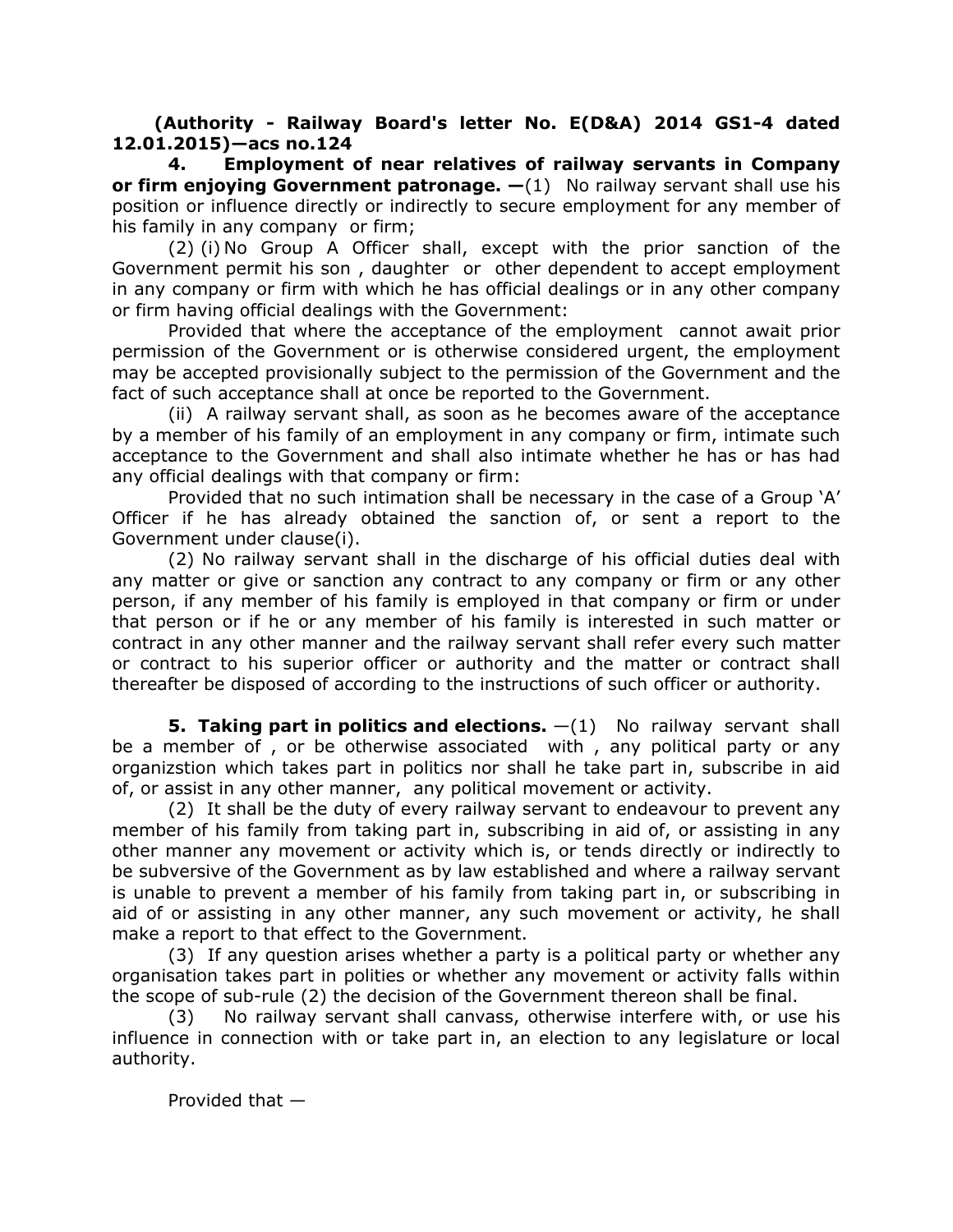- (i) a railway servant qualified to vote at such election may exercise his right to vote, but where he does so, he shall give no indication of the manner in which he proposes to vote or has voted;
- (ii) a railway servant shall not be deemed to have contravened the provisions of this sub-rule by reason only that he assists in the conduct of an election in the performance of a duty imposed on him by or under any law for the time being in force.

*Explanation.* – The display by a railway servant on his person, vehicle or residence of any electoral symbol shall amount to using his influence in connection with an election within the meaning of this sub-rule.

**Railway Ministry's decision.** – (1) Railway servants wishing to join the Bharat Sevak Samaj should obtain prior permission from the Head of the Department. This permission will not, however, absolve them from the observance, at all times, of the rules and instructions relating to the conduct and behaviour of the Railway servant.

(E ( D & A ) 64 GS1 dot. 27-05-1964.)

**Railway Ministry's decision.** – (2) The Railway servants should not only be impartial but they should appear to be impartial in relation to the elections. They should not take part in any election campaign nor should they canvass. They should always take scrupulous care not to lend their names, official position of authority to assist one group as against another. Any disregard of these instructions will be considered as serious act of indiscipline. Their attention is drawn to the provisions in section 134 – A of the Representation of the People Act, 1951 which reads as under:

If any person in the service of the Government, acts as an election agent or a polling agent or a counting agent of a candidate at an election he shall be punishable with imprisonment for a term which may extend upto 3 months or with fine or with both.

(E (D & A) 66 GS1-15 dt. 27-12-66)

**Railway Ministry's decision.** —(3) Political neutrality of Railway servants—It is essential that Railway servants should not only maintain political neutrality but should also appear to do so and they should not participate in the activities of, or associate themselves with any organization in respect of which there is the slightest reason to think that the organization has a political aspect or with organisations banned by the Government.

(E (D & A) 69 GS1-25 dt. 31-1-1970).

(NS Policy/19 dt. 11-3-1976).

**6. Joining of Associations or Unions by Railway Servants.** – No railway servants shall join, or continue to be a member of an association or union the objects or activities of which are prejudicial to the interests of the sovereignty and integrity of India or public order or morality.

**Note.** – It is not permissible for a gazetted railway servant to join any association of non-gazetted railway servant like a Railway Employees Union,. When a non-gazetted railway servant who is a member of a Railway Employees' Union is promoted to gazetted rank, either in an officiating or permanent capacity he shall resign his membership of such Union. If, however, the officer concerned satisfies the General Manager of the railway concerned that by such resignation he will lose financially or otherwise under any beneficent scheme organized by such Union such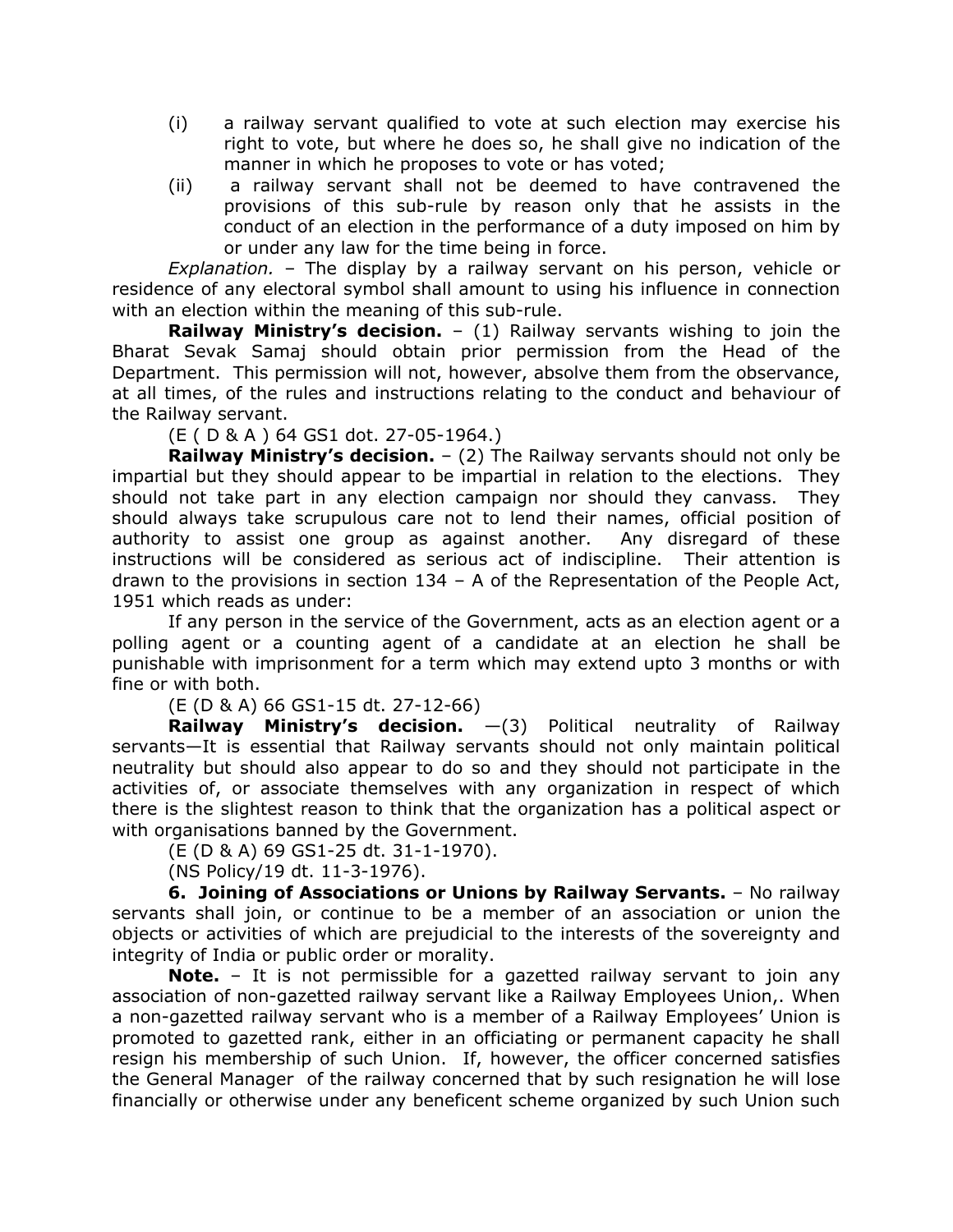as death or accident insurance, he may be permitted to continue as an ordinary member, but not as office bearer or representative, of that Union. The responsibility for satisfying the General Manager in this respect will rest with the officer concerned.

**7. Demonstration.** —No railway servant shall engage himself or participate in any demonstration which is prejudicial to the interests of the sovereignty and integrity of India, the security of the State, friendly relations with foreign states, public order, decency or morality, or which involves contempt of court, defamation or incitement to an offence.

**Railway Ministry's decision.** – (1) Where peaceful and orderly meetings or demonstrations are held during the lunch interval without obstructing in any manner the free passage to and from the office, there would be no objection to the holding of such meetings or demonstrations nor would the participating staff render themselves liable to disciplinary action thereby. The same position will apply in respect of peaceful and orderly meeting and demonstration during half an hour interval prior to the start of working hours and the half an hour interval succeeding the close of working hours.

**Railway Ministry's decision.** —(2) The position regarding the scope of this Rule is clarified as under:

- (i) Demonstration, meetings and processions, which are orderly and peaceful and are held outside office premises and outside working hours, should not be interfered with.
- (ii) The wearing of badges while at work should not be interfered with unless the badges have inscriptions or slogans which may offend against the interests of the sovereignty and integrity of India, the security of the State, friendly relations with foreign states, public order, decency or morality or which may amount to contempt of court, defamation or incitement to an offence. The colour of the badge or arm band should not be considered in any case.
- (iii) Demonstration or the raising of slogans or other such disorderly conduct should not be permitted within office premises and disciplinary proceedings should be started against those found indulging in such action within office premises.

(No. E(D & A) 63 GS1-3 dt. 27-4-1964.)

**Railway Ministry's decision.**—(3) It will be in order to take disciplinary action in respect of demonstration anywhere, even far away from office premises and at any time even on a holiday , resorted to by a railway servant, even in the capacity of a Trade Union worker, if that activity could be proved to be one falling within the prohibitive activities listed in this rule.

(No. E(L)66 UT 1-79 dt. 12-1-1966.)

**Railway Ministry's decision.** – (4) Peaceful and orderly meetings and demonstrations held during lunch intervals of during half and hour interval prior to the start of working hour and the half an hour interval succeeding the close of the working hours, without obstructing in any manner the free passage to and from the office do not infringe the provisions under this rule.

(No. E(L) 77 UT 1-79 dot. 26/28-7-1967.)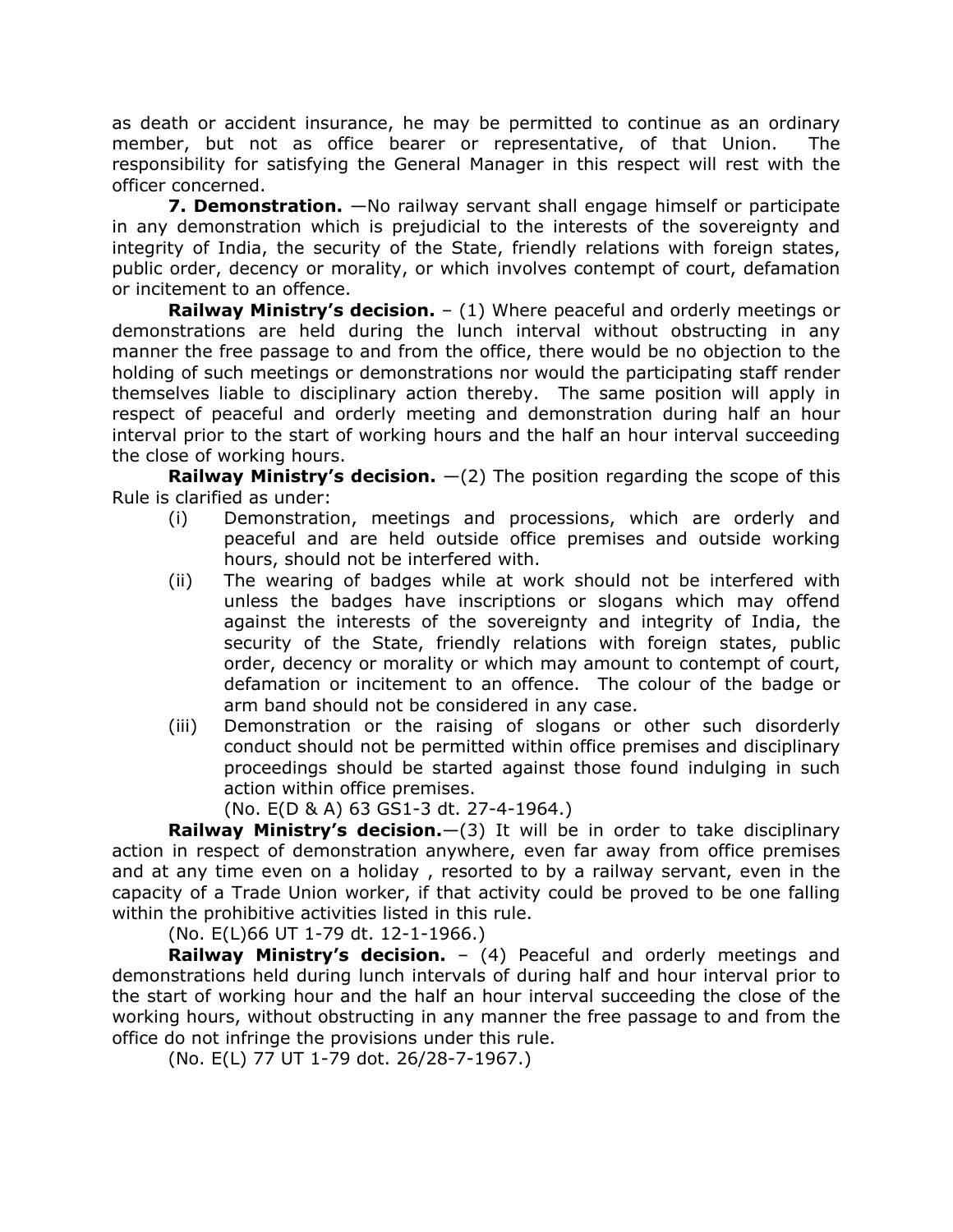**Railway Ministry's decision.**—(5) The principle of 'No work no Pay' should not be circumvented in any way including by grant of leave to a railway servant for the period of absence caused due to participation in a strike.

(No. E(LR) II77 ST 1-126 dt. 15-7-1978**.**)

**Railway Ministry's decision. –** (6) If an application for casual leave is presented by a railway servant specifically for the purpose of participation in a demonstration, it is open to the competent authority to refuse casual leave for this purpose. If in spite of refusal, and employee absents himself from duty, he can be treated to have been unauthorisedly absent, with all the attendant consequences of unauthorisd absence.

(No. E (G) 79 LE 1-10 dt. 19-6-1980.)

## **8. Connection with press or other media.---**

- (1) No Railway servant shall, except with the previous sanction of the Government, own wholly or in part, or conduct or participate in the editing or management of, any newspaper or other periodical publication or electronic media.
- (2) Nothing in sub-rule (1) shall apply in case a Railway servant in the bonafide discharge of his official duties publishes a book or participates in a public media.
- (3) A Railway Servant publishing a book or participating in a public media shall, at all times, make it clear that the views expressed by him are his own and not that of Government.

(Authority: Railway Board's letter No. E (D&A) 95 GS 1-6 dated 14-9-95)

**9. Criticism of Government.**—No railway servant shall, in any radio broadcast, telecast through any electronic media or in any document published in his own name or anonymously, pseudonymously or in the name of any other person or in any communication to press or in any public utterance, make any statement of fact or opinion—

- (i) which has the effect of an adverse criticism of any current or recent policy or action of the Central Government or State Government ;
- (ii) which is capable of embarrassing the relations between the Central Government and the Government of any State; or
- (iii) which is capable of embarrassing the relations between the Central Government and the Government of any foreign State:

Provided that nothing in this rule shall apply to any statement made or views expressed by a railway servant in his official capacity or in the due performance of the duties assigned to him.

**Railway Ministry's decision.**—Serving Railway employees, if they, in their individual capacity or in their capacity of office bearer of association (including federation/unions of railway employees ) or editor/publishers office bearers of journals issued by such association (including federation/union) pass resolutions making statement and/or expressing opinion on issues which involve violation by the individual employees of this Rule become liable for disciplinary action.

((E (D&A) 68GS1-6 dot. 24-6-1968.)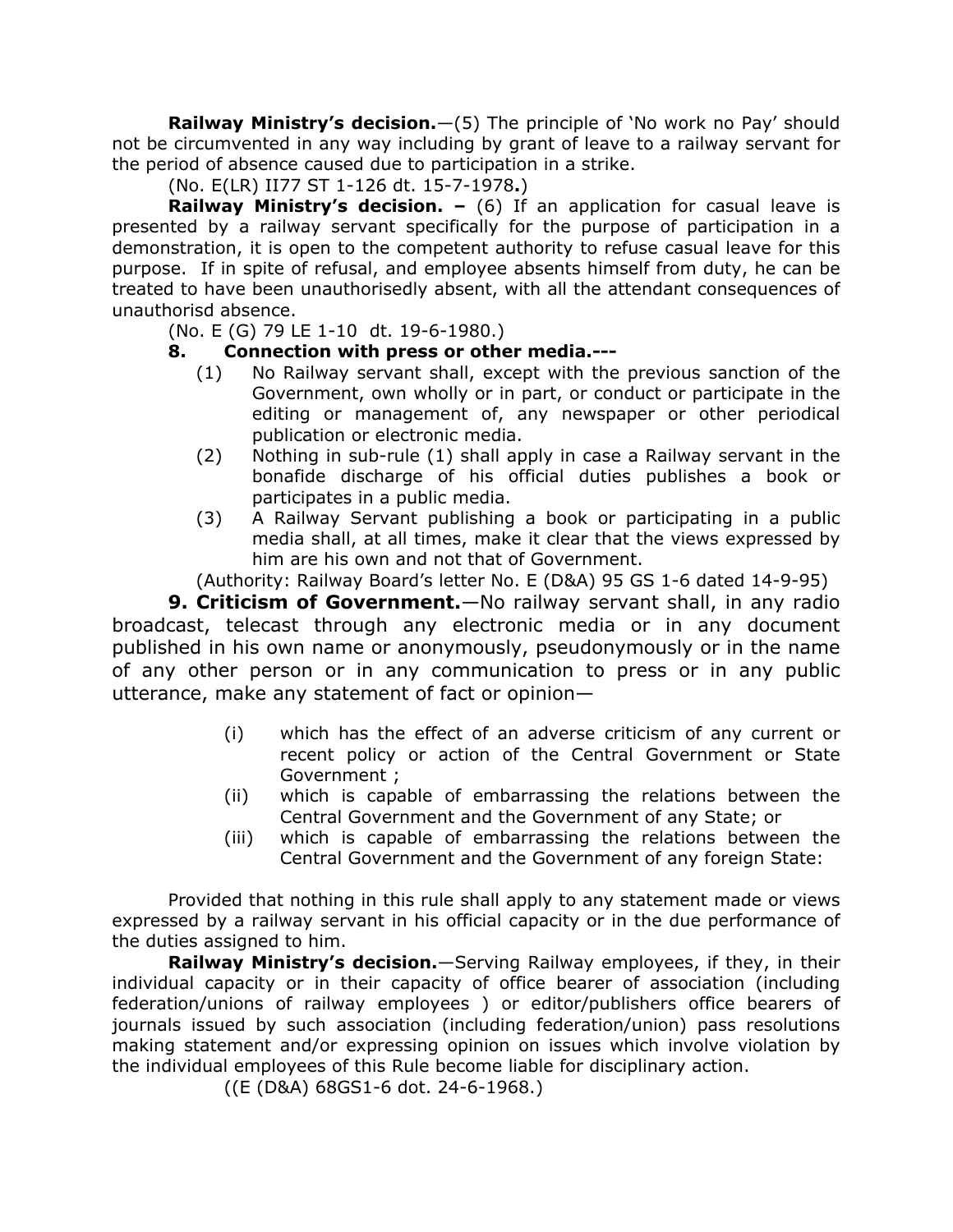**10. Evidence before Committee or any other Authority.—**(1) Save as provided in sub-rule (3) no railway servant shall, except with the previous sanction of the Government, give evidence in connection with, any enquiry conducted by any person, committee or authority.

2. Where any sanction has been accorded under sub-rule (1), no railway servant shall in the course of giving such evidence criticise the policy or any action of the Central Government or of a State Government.

- 3. Nothing in this rule shall apply to  $-$
- (a) evidence given at any enquiry before an authority appointed by the government, Parliament or a State Legislature; or
- (b) evidence given in any judicial inquiry; or
- (c ) evidence given at any departmental inquiry ordered by authorities subordinate to the Government.

11. Communication of Official Information. - Every Railway servant shall, in performance of his duties in good faith, communicate information to a person in accordance with the Right to Information Act, 2005 (22 of 2005) and the rules made thereunder:

Provided that no Railway servant shall, except in accordance with any general or special order of the Government or in performance in good faith of the duties assigned to him, communicate, directly or indirectly, any official document or any part thereof or classified information to any Railway servant or any other person to whom he is not authorised to communicate such document or classified information."

### **(Authority: Railway Board's letter No. E(D&A) 2005/GS1 dated 21.02.06)—ACS NO.97**

**12.Subscription**.—No railway servant, shall, except with the previous sanction of the Government or of the competent authority, ask for or accept contributions to or otherwise associate himself with the raising, of, any funds or other collections in cash or in kind in pursuance of any object whatsoever.

**Railway Ministry's decision.**—(1) The association of Railway servants with the selling of tickets for charity show or for any purpose whatsoever attract the provisions of this rule and prior permission of the Government would be necessary for this purpose. Sale of Tickets by Railway employees to the members of the general public is likely to invite public criticism and should not be permitted.

(E(D&A) 68 GS 1-7 dt 19/22-8-1968.)

**Railway Ministry's decision.** —(2) The powers under this Rule may be exercised by the General Managers in respect of all staff working under them for collection of subscription for celebrating religious festivals only. Permission should be given on the specific conditions that only voluntary subscription are collected and no pressure of any kind is brought on them on the collection of these funds.

(E(D&A) 68 GS1-7 dt.30-1-1969.)

**13.Gifts. —**(1) Save as provided in these Rules, no Railway servant shall accept, or permit any member of his family or (any other person acting on his behalf ) to accept , any gift.

*Explanation.* —The expression "gift' shall include free transport, boarding, lodging or other service or any other pecuniary advantage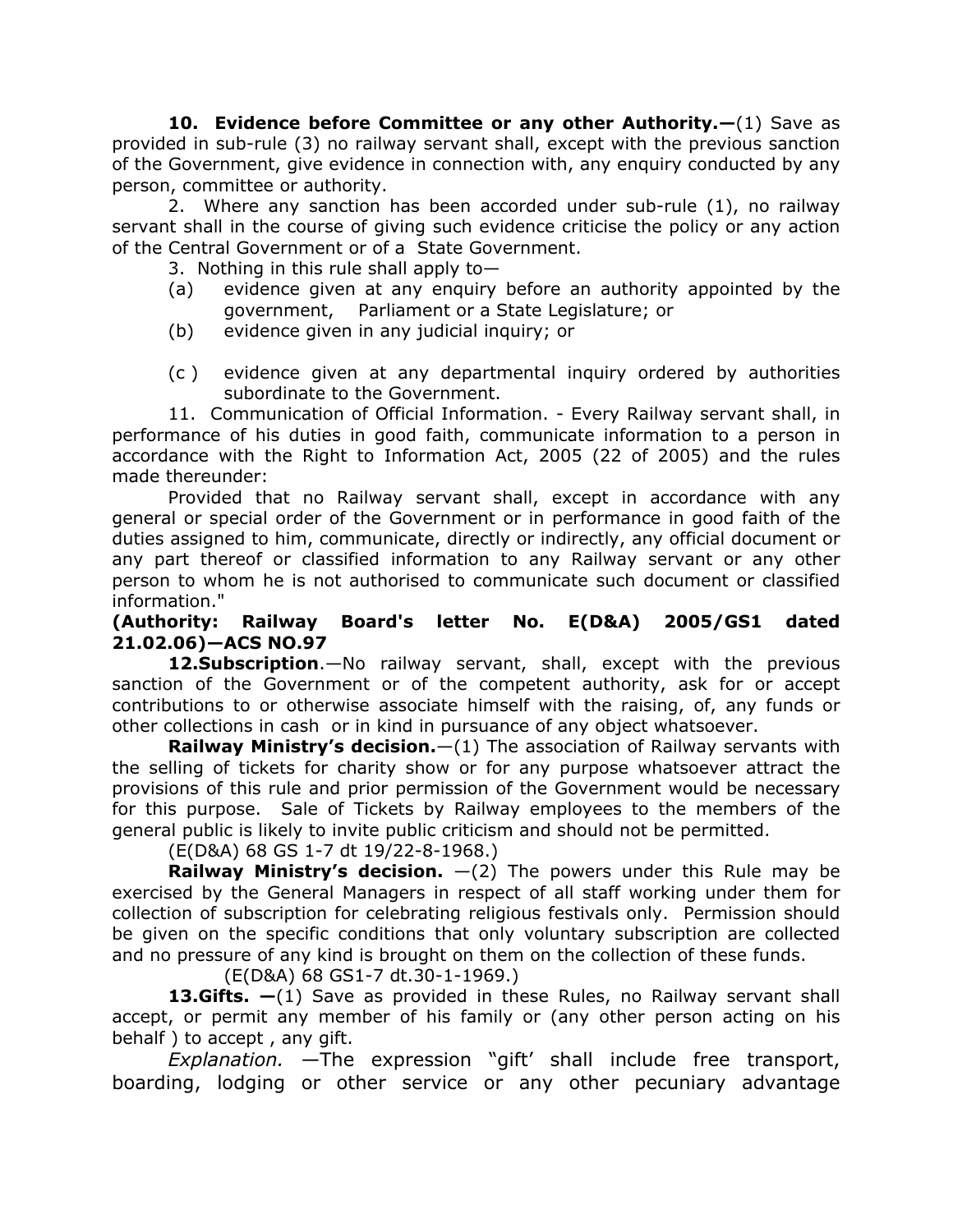provided by any person other than a near relative or personal friend having no official dealings with the govt. servant.

**Note.** —(1) A casual meal, lift or other social hospitality shall not be deemed to be a gift.

**Note.** —(2) A Railway servant shall avoid accepting lavish hospitality or frequent hospitality from any individual, industrial or commercial firms, organizations, etc. having official dealings with him.

- (2) On occasions such as weddings, anniversaries, funerals or religious functions, when the making of gift is in conformity with the prevailing religious and social practice, a Railway Servant may accept gifts from his near relatives or from his personal friends having no official dealings with him, but shall make a report to the Government, if the value of such gift exceeds –
	- (i) rupees twenty five thousand in the case of a Railway servant holding any Group 'A' post;
	- (ii) rupees fifteen thousand in the case of a Railway servant holding any Group 'B' post;
	- (iii) rupees seven thousand five hundred in the case of a Railway servant holding any Group 'C' post.

### **(Authority - Railway Board's letter No. E(D&A) 2014 GS1-3 dated 12.01.2015)…acs no.126**

- (3) In any other case, a Railway servant shall not accept any gift without the sanction of the Government if the value exceeds –
	- (i) rupees one thousand and five hundred in the case of Railway servants holding any Group 'A' or Group 'B' post; and
	- (ii) rupees five hundred in the case of Railway Servants holding any Group 'C' or Group 'D' post.

(Authority: Railway Board's letter No. E(D&A)2004/GS1-2 dated 15.03.2004)—**ACS NO.91**

(4) Notwithstanding anything contained in sub-rules (2) and (3), a Railway Servant , being a member of the Indian delegation or otherwise, may receive and retain gifts from foreign dignitaries if the market value of gifts received on one occasion does not exceed rupees one thousand . In all other cases, the acceptance and retention of such gifts shall be regulated by the instructions issued by the Government in this regard from time to time.

(5) A Railway Servant shall not accept any gifts from any foreign firm which is either contracting with the Government of India or is one with which the Railway servant had, has or is likely to have official dealings. Acceptance of gifts by a Railway servant from any other firm shall be subject to the provisions of sub-rule (3).

 (Authority: Railway Board's letter No. E(D&A) 96 GS 1-8 dated 17.01.1997.)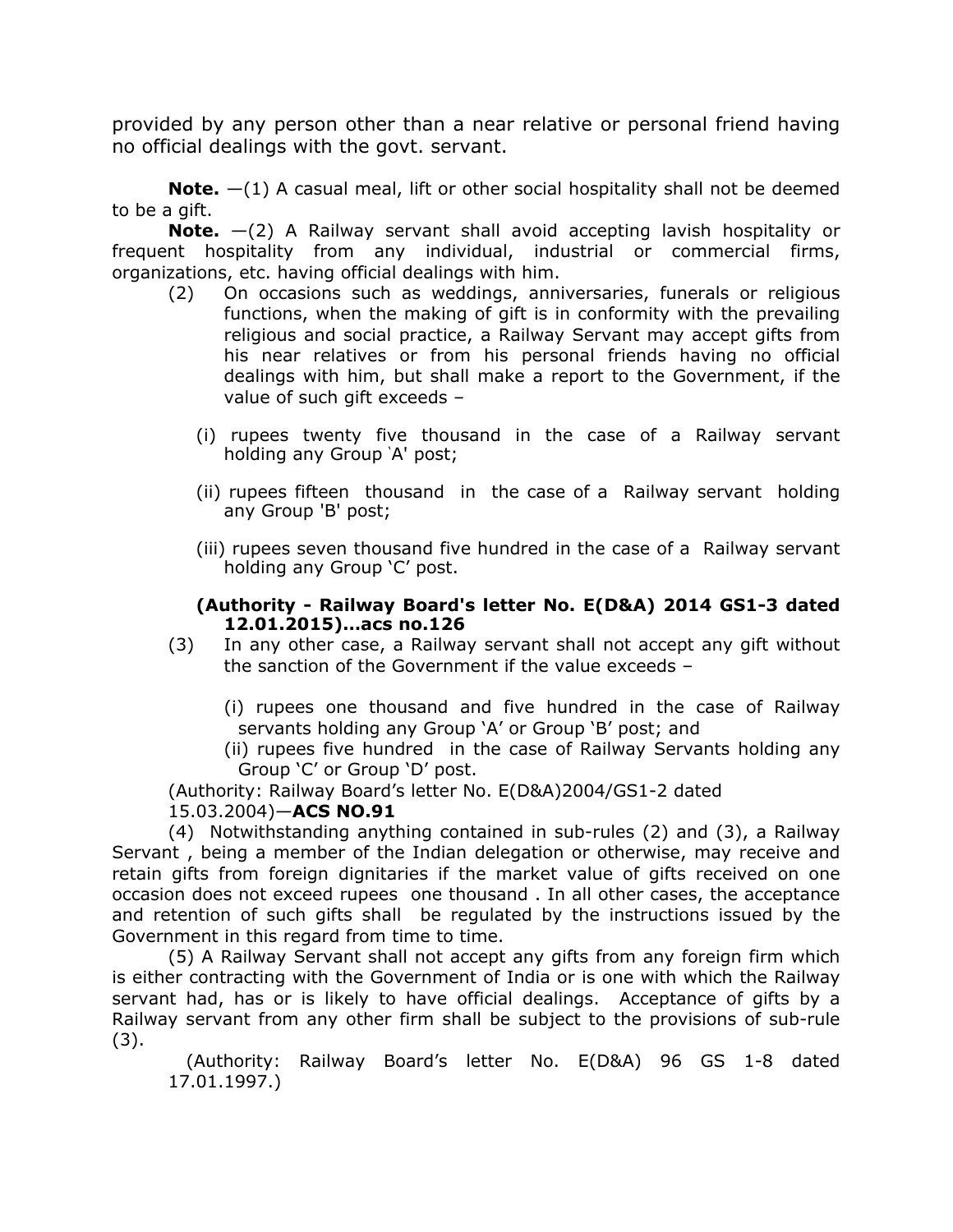**Railway Ministry's decision.** – 1 The acceptance of tips is misconduct and may be treated as a good and sufficient reason for taking disciplinary action.

(E (D&A) 61 GSI-15 dt. 19-9-61.)

**Railway Ministry's decision**. —2 Gifts received or given by a railway servant in the form of cash attract the provisions of the Rule even though it is a transaction between father and son.

(E(D&A) 64 GS1-5 dt. 25-2-65.)

**Railway Ministry's decision**. –3 Receipt of presents by Railway servants at the time of their marriage in form of cash, ornaments, cloths or other articles, otherwise than as consideration for marriage, from relative and personal friends and others will be regulated by the above Rule. Purchase of items of movable property for giving presents at the time of marriage or on other occasions will be regulated by Rule 18 (3), like any other transaction of movable property.

(E (D&A) 65 GS112 dt. 23-4-66.)

(E (D&A) 65 GS1-20 dt. 7-7-70.)

**Railway Ministry's decision.** – 4 Making or acceptance of gifts amongst "Near Relatives" which include father, mother, son, daughter etc. requires the approval of the competent authority in terms of sub rule (5) above.

(E (D&A) 69 GSI-20 dt. 5-1-70.)

**Railway Ministry's decision** – 5 The following are the instructions in regard to receipt, retention and disposal of gifts of high valuation received by Railway servants from foreign dignitaries and foreign firms.

- 1. The presents of symbolic nature like a ceremonial sword, ceremonial robe etc. may be retained by the recipient.
- 2. The gifts of the value not exceeding Rs. 1000/- may also be retained.
- 3. Railway servant shall report the receipt of gifts, the value of which exceeds Rs. 1000 to the department indicating the value. The Department will refer the matter to Toshakhana for valuation of the gifts. If it is found that the value is Rs. 1000/- or less the gift will be returned to the recipient. If however, the value exceeds Rs. 1000/- it will be retained by in Toshakhana and the receipient will, have the option to purchase it from Toshakhana by paying the difference between the value as estimated and Rs. 1000/-.
- 4. Acceptance of gifts from foreign firms with whom the Railway servant has had or has or is likely to have official dealing either, directly or indirectly by virtue of his official position as well as acceptance of gifts from firms which are contracting firms with the government are prohibited.

( E (D & A) 76 GSI-31 dt. 22-121-76.)

**13-A. Dowry.--** No Railway servant shall ---

- (i) give or take or abet the giving or taking of dowry; or
- (ii) demand directly or indirectly, from the parents or guardian of a bride or bridegroom, as the case may be, any dowry.

*Explanations*:- For the purpose of this rule 'dowry' has the same meaning as in the Dowry Prohibition Act, 1961.

In this Act, "dowry" means any property or valuable security given or agreed to be given either directly or indirectly—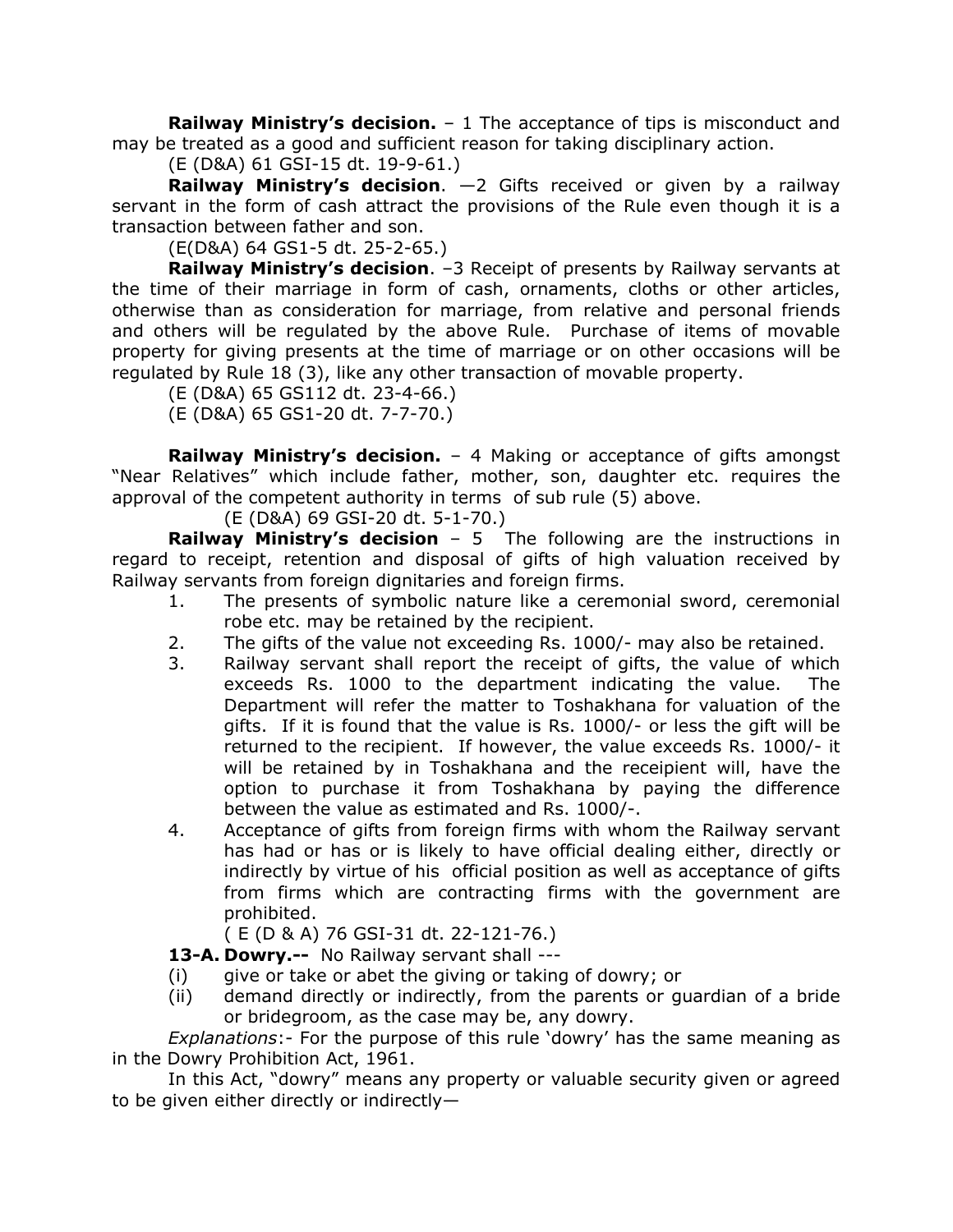- (a) by one party to a marriage to the other party to marriage; or
- (b) by the parents of either party to a marriage or by any other person, to either party to the marriage or to any other person;

at or before or after the marriage as consideration for the marriage of the said parties, but does not include dower or mahr in the case of persons to whom the Muslim Personal Law (Shariat) applies.

*Explanation I*. ---For the removal of doubts, it is hereby declared that any presents made at the time of a marriage to either party to the marriage in the form of cash, ornaments, clothes or other articles shall not be deemed to be dowry within the meaning of this section, unless they are made as consideration for the marriage of the said parties.

*Explanation II*. ---The expression "Valuable security" has the same meaning as in Section 30 of the Indian Penal Code.

**14. Public demonstrations in honour of Railway servants. —**No railway servant shall except with the previous sanction of the Government receive any complimentary or valedictory address or accept any testimonial or attend any meetings of entertainment held in his honour, or in the honour of any other Government servant :

Provided that nothing in this rule shall apply to ---

- (i) a farewell entertainment of a substantially private and informal character held in honour of a railway servant or any other Government servant on the occasion of his retirement or transfer or any person who has recently quit the service of any Government; or
- (ii) the acceptance of simple and inexpensive entertainments arranged by public bodies or institutions.

**Note.** —Exercise of pressure or influence of any sort on any railway servant to induce him to subscribe towards any farewell entertainment even if it is of a substantially private or informal character and the collection of subscriptions from Group 'C' and Group 'D' employees under any circumstances for the entertainment of any railway or other Government servant not belonging to Group 'C' and Group 'D' is forbidden.

**Railway Ministry's decision. --- 1.** Officers in Group 'A' service upto the J.A. Grade should furnish promptly particulars of all invitations received by them from foreign missions in India and accept them only after obtaining the necessary clearance from the Railway Board. Officers in Group 'B' service and below are debarred from accepting such invitations except in very rare cases. All officers, so permitted, should submit a list of any important and interesting talks or other discussions held with the representative of the foreign mission on matters of interest to the Railway Board.

(E (D&A) 57 GSI-3 dt. 8-1-57.)

**Railway Ministry's decision. ---2.** Railway servants should refrain from associating themselves with functions inappropriate and inconsistent with the rule of detached impartiality such as to declare buildings etc. open or to lay the foundation stones of new buildings or to allow roads, bridges, parks or public institutions such as hospitals, schools or colleges to be named after them. When occasions which have a cultural and sociological significance arise, especially in remote areas, prior permission of their superior officer should be obtained.

(E (D&A) 60 GSI-8 dt. 27-3-61.)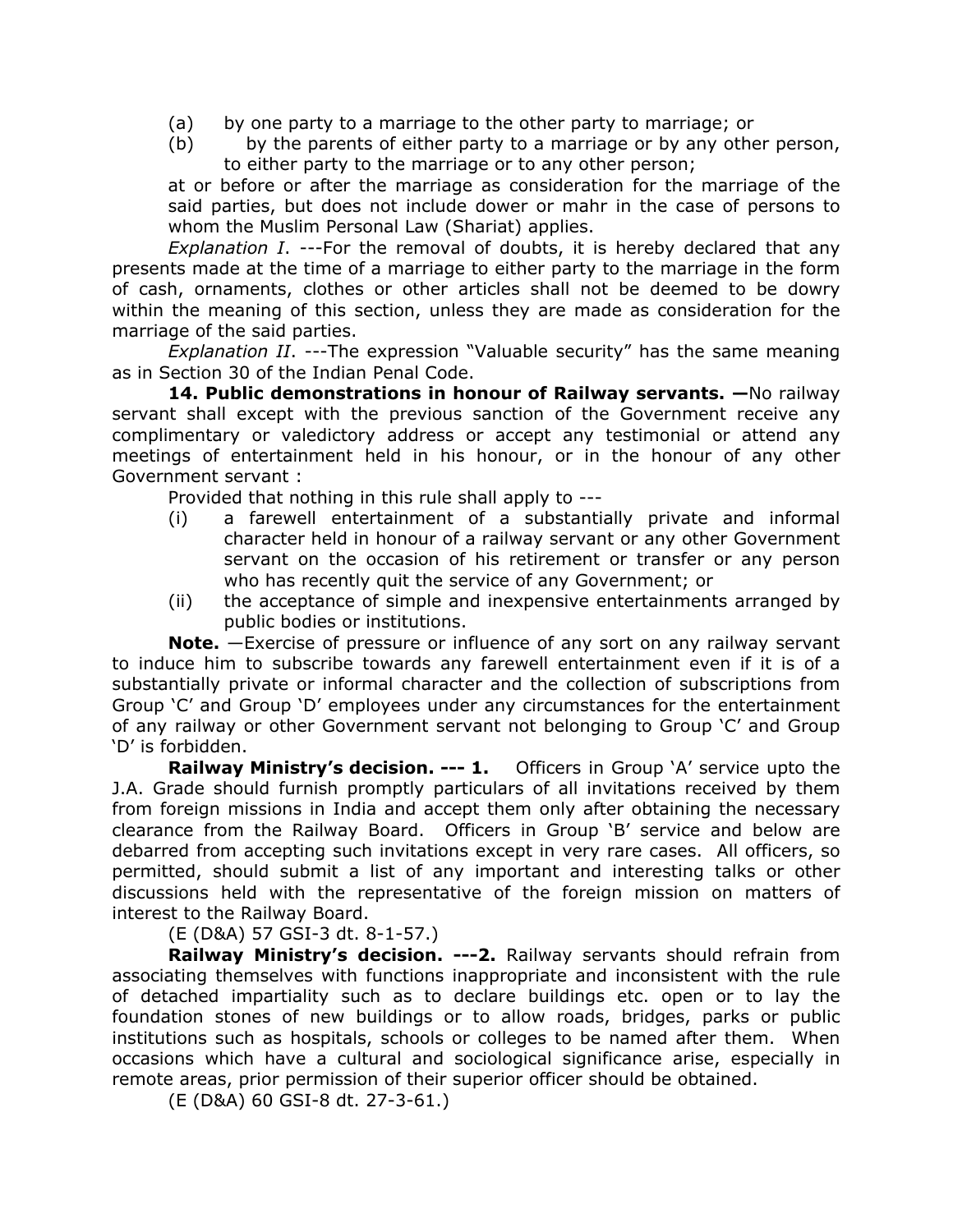**Railway Ministry's decision. ---3.** While no subscription should be collected from class III and class IV staff when any entertainment is held in honour of a Class II or Class I Officer it is not the intention of the rule that when an entertainment is held in honour of Class III/Class IV staff, a class I or class II Officer should not attend the function as a guest by invitation or on a contributory basis.

(E (D&A) 60 GSI-8 dt. 4-11-67.)

**15. Private trade or Employment.---**(1) Subject to the provisions of subrule (2) no Railway Servant shall, except with the previous sanction of the Government---

- (a) engage directly or indirectly in any trade or business, or
- (b) negotiate for, or undertake, any other employment, or
- (c) hold an elective office, or canvass office for a candidate or candidates for an elective office, in any body, whether incorporated or not, or
- (d) Canvass in support of any business of insurance agency, commission agency, etc. owned or managed by any member of his family or
- (e) take part except in the discharge of his official duties, in the registration, promotion or management of any bank or other company registered or required to be registered, under the Companies Act, 1956 (1 of 1956) or any other law for the time being in force, or of any co-operative society for commercial purposes.
- (f) participate in or associate himself in any manner in the making of
	- i. a sponsored media (radio or television) programme; or
	- ii. a media programme commissioned by Government media but produced by a private agency; or
	- iii. a privately produced media programme including video magazine;

Provided that no previous permission shall be necessary in case where the Railway Servant participates in a programme produced or commissioned by Government media in his official capacity.

(Authority: Railway Board's Letter No. E(D & A) 96GS1-8 dated 7-1-97)

(2) A railway servant may, without the previous sanction of the Government—

- (a) undertake honorary work of a social or charitable nature, or
- (b) undertake occasional work of a literary, artistic or scientific character, or
- (c) participate in sports activities as an amateur, or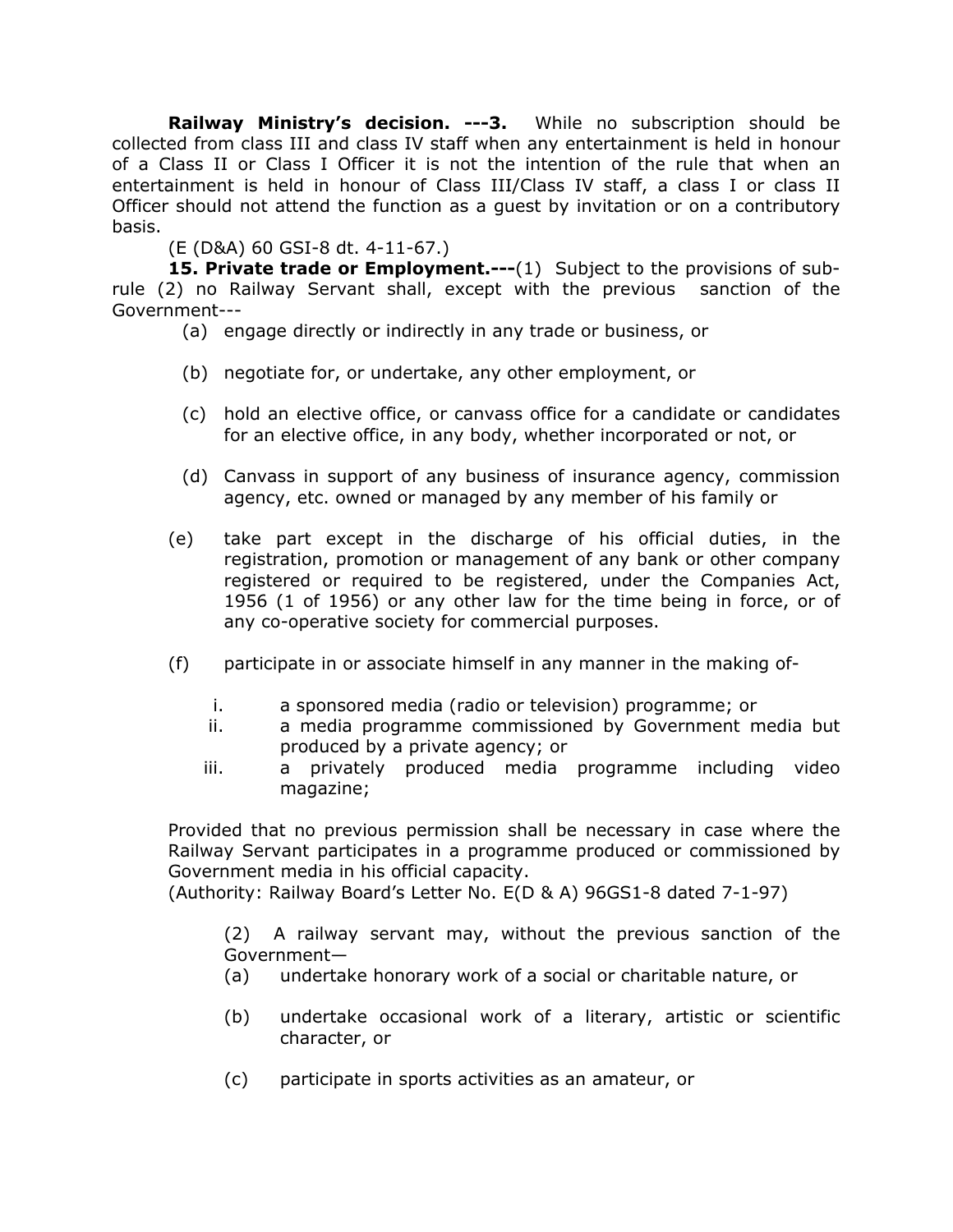- (d) take part in the registration, promotion or management (not involving the holding of an elective office ) of a literary, scientific or charitable society or of a club or similar organisation the aims or objects of which relate to promotion of sports, cultural or recreational activities, registered under the Societies Registration Act, 1860 (21 of 1860), or any other law for the time being in force, or,
- (e) take part in the registration, promotion or management (not involving the holding of an elective office) of a co-operative society substantially for the benefit of railway servants, registered under the Co-operative Societies Act, 1912 (2 of 1912) or any other law for the time being in force.

Provided that:---

- i. he shall discontinue taking part in such activities, if so directed by the Government ; and
- ii. in a case falling under clause (d) or clause (e) of this sub-rule, his official duties shall not suffer thereby and he shall, within a period of one month of his taking part in such activity, report to the Government giving details of the nature of his participation.

(3) Every railway servant shall report to the Government if any member of his family is engaged in a trade or business or owns or manages an insurance agency or commission agency.

(4) Unless otherwise provided by general or special orders of the Government, no Railway servant may accept any fee for any work done by him for any private or public body or any private person without the sanction of the prescribed authority.

*Explanation*. –The term 'fee' used here shall have the meaning assigned to it in Rule 103(18)-R.I.

**Railway Ministry's decision. —**(1) It is not permissible for a Railway servant to take an Insurance Agency in his own name and canvass for the same.

(E (D&A) 58 GSI-40 dt. 7-3-58.)

**Railway Ministry's decision.** – (2) Railway servants should not ordinarily be allowed to accept part time employment whether under Government or elsewhere, even though such employment is after office hours.

(9E(D&A) 58 GSI-29 dt. 16-1-59.)

**Railway's Ministry's decision.---**(3) Railway servants, holding recognized qualification for any system of medicine may be granted permission by the Heads of Departments to undertake medical practice during spare time, on a purely charitable basis without detriment to his official duties. This will not apply to those who possess the qualification and are employed as physicians, surgeons etc., on the Railways.

(E (D&A) 64 GSI-5 dt. 30-5-64 and 10-11-65.)

**Railway's Ministry's decision.**---(4) No railway servant should negotiate for commercial employment during service without obtaining the prior permission of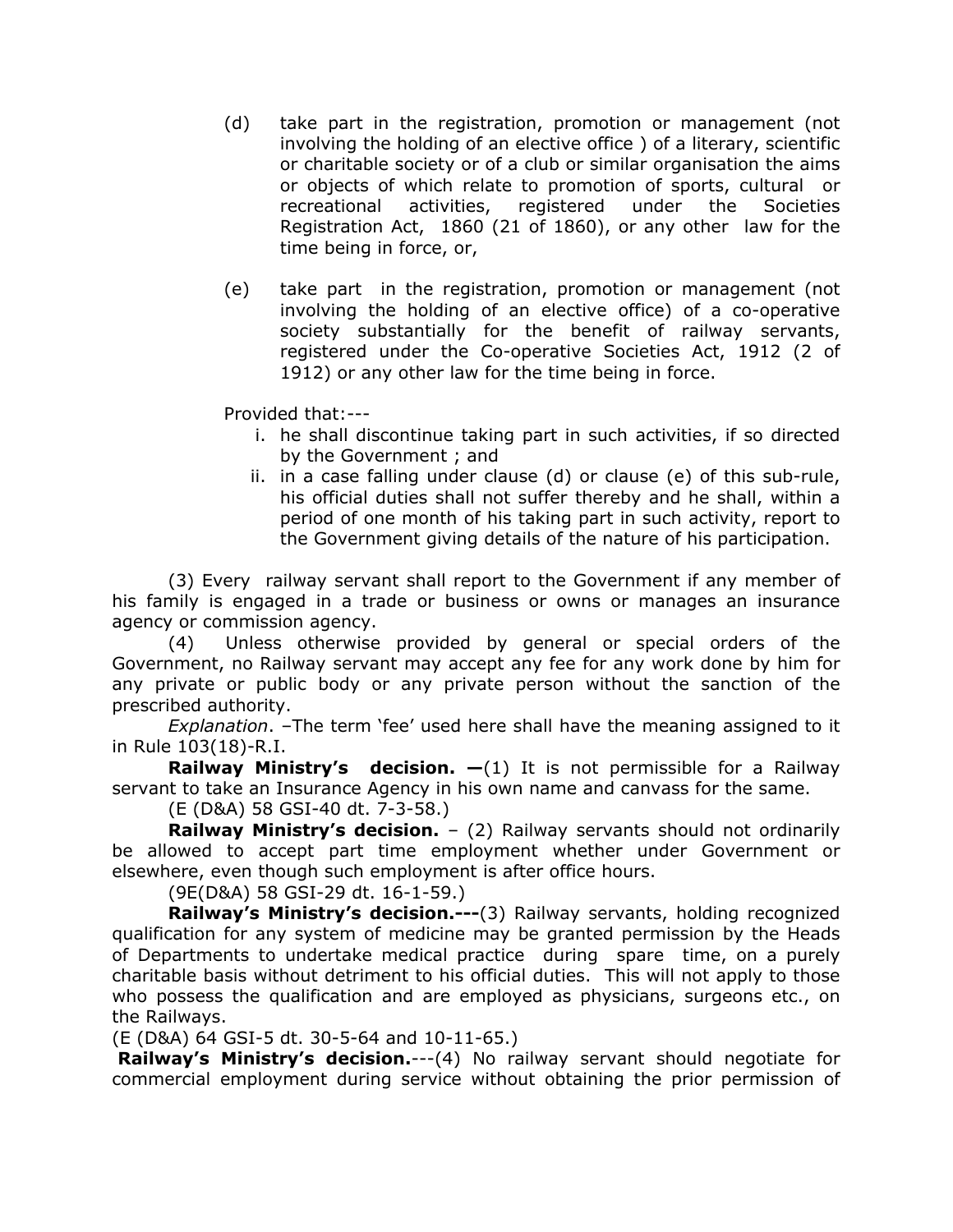the Head of the Department and such permission should not be given unless there are any special reasons for doing so.

(E(G) 6 EM 1-2 dt. 26-3-66.)

**15-A.** Sub-letting and vacation of Government accommodation.

(1) Save as otherwise provided in any other law for the time being in force, no Railway servant shall sub-let, lease or otherwise allow occupation by any other person of government accommodation which has been allotted to him.

(2) A Railway servant shall, after the cancellation of his allotment of Government accommodation vacate the same within the time-limit prescribed by the allotting authority.

(Authority: Railway Board's letter No. E (D&A) 96 GS1-8 dt. 17.01.1997.)

**16.Investment, lending and borrowing.** —(1) No Railway Servant shall speculate in any stock, share or other investment:

Provided that nothing in this sub0rul shall apply to occasional investments made through stock brokers or other persons duly authorized and licensed or who have obtained a certificate of registration under the relevant law.

*Explanation* – Frequent purchase or sale or both, of shares, securities or other investments shall be deemed to be speculation within the meaning of this sub-rule.

(2) (i) No Railway servant shall make, or permit any member of his family or any person acting on his behalf to make, any investment which is likely to embarass or influence him in the discharge of his official duties. For this purpose, any purchase of shares out of the quotas reserved for Directors of Companies or their friends and associates shall be deemed to be an investment which is likely to embarass the Railway servant.

(Authority: Railway Board's letter No. E (D&A) 96 GS 1-8 dt. 17.01.1997.)

(2) (ii) No Railway servant who is involved in the decision making process of fixation of price of an Initial Public Offering or Follow-up Public Offering of shares of a Central Public Sector Enterprise shall apply, either himself or through any member of his family or through any other person acting on his behalf, for allotment of shares in the Initial Public Offerings or Follow-up Public Offerings of such Central Public Sector Enterprise".(Authority: Railway Board's letter No.E(D&A) 2009/GS1-4 dated 14-07-09)—**acs no.108**

(3) If any question arises whether any transaction is of the nature referred to in sub-rule (1) or sub-rule (2), the decision of the government thereon shall be final.

(4) (i) No railway servant shall, save in the ordinary course of business with a bank or a public limited company either himself or through any member of his family or any other person acting on his behalf—

- (a) Lend or borrow or deposit money, as a principal or an agent, to or from or with, any person or firm or private limited company with whom he is likely to have official dealings or otherwise place himself under pecuniary obligation to such person or firm or private limited company; or
- (b) lend money to any person at interest or in a manner whereby return in money or in kind is charged or paid.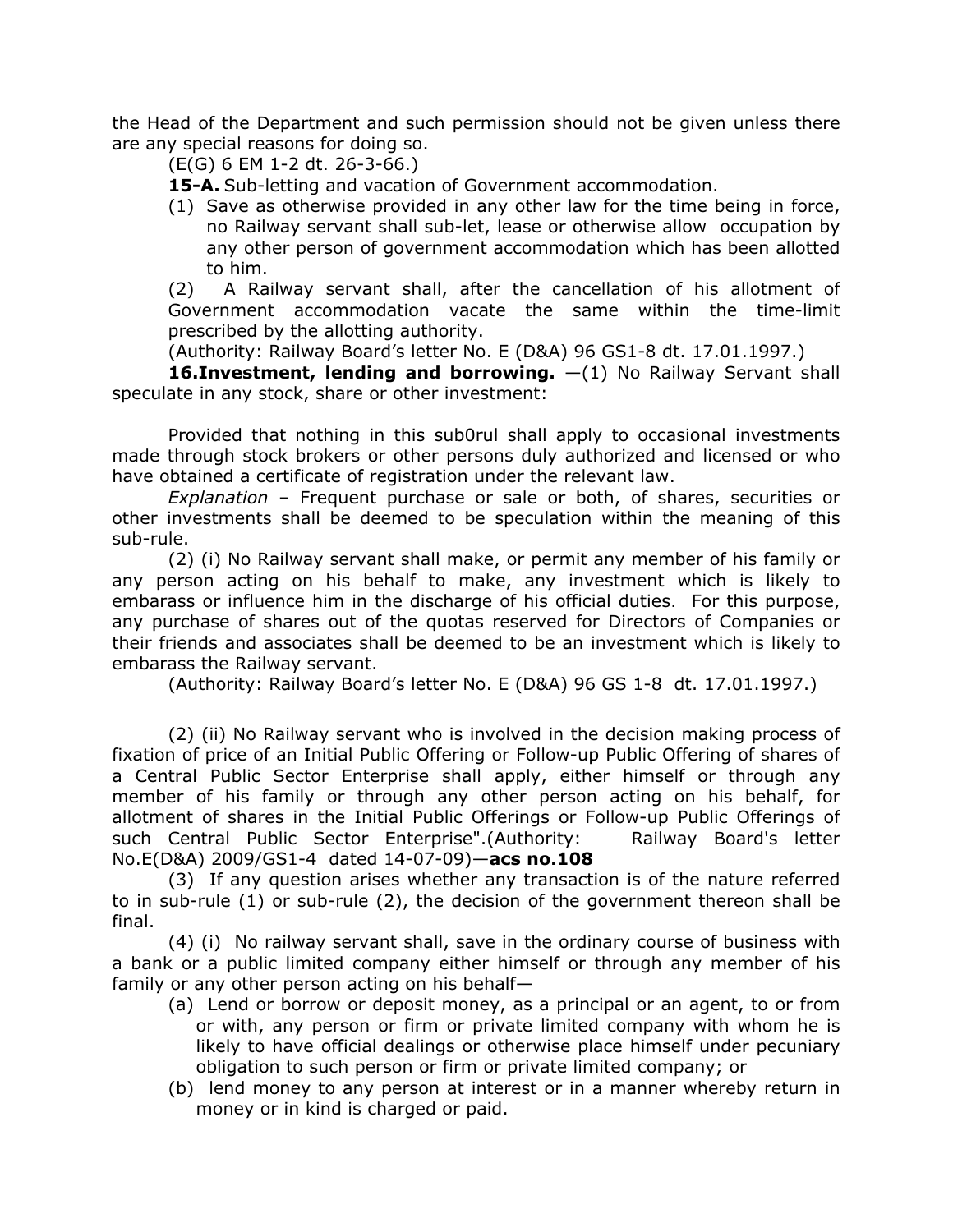Provided that a railway servant may give to, or accept from, a relative or a personal friend, a purely temporary loan of a small amount free of interest, or operate a credit account with a bonafide tradesman or make an advance or pay to his private employee.

Provided further that nothing in this sub-rule shall apply in respect of any transaction entered into by a railway servant with the previous sanction of the Government.

(ii) When a railway servant is appointed or transferred to a post of such nature as would involve him in the breach of any of the provisions of sub-rule (2) or sub-rule (4), he shall forthwith report the circumstances to the competent authority and shall thereafter act in accordance with such order as may be made by such authority.

**Railway Ministry's decision.** —Loan taken from LIC by the Railway servant against their Insurance policies will be covered by the exception provided in the above rule and permission of the Government will not be necessary.

(E (D&A) 68 GSI/21 dt. 21-11-1968.)

**17. Insolvency and Habitual indebtedness.** ---(1) A railway servant shall so manage his private affairs as to avoid habitual indebtedness or insolvency. A railway servant against whom any legal proceeding is instituted for the recovery of any debt due from him or for adjudging him as an insolvent shall forthwith report the full facts of the legal proceeding to the Government.

**Note**.---- The burden of proving that the insolvency or indebtedness was the result of circumstances which, with the exercise of ordinary diligence, the railway servant could not have foreseen, or over which he had no control and had not proceeded from extravagant or dissipated habits, shall be upon the railway servant.

(2) The following procedure shall be followed in the case of non-gazetted railway servants: -

(i) The report required under sub-rule (1) above shall be submitted by the railway servant to his immediate superior who should forward it through the normal channel to the authority competent to remove or dismiss the employee from service. Except where such authority requires guidance or clarification from a higher authority, it shall consider and pass appropriate orders thereon. A railway servant desiring to seek the benefit of the Insolvency Act shall apply to the Head of his Department, or to such authority as the government may specify in this behalf, for permission to file a Schedule in a Court of Law. Same time, he shall explain in such form as the Government may prescribe in this behalf all the circumstances which led to his financial embarrassment. The said authority will then consider his case in the light of those circumstances.

If the railway servant can prove that the indebtedness was the result of circumstances, which, with the exercise of ordinary diligence, he could not have foreseen or over which he had no control, and did not proceed from extravagant or dissipated habits and if as the result of investigation, the said authority considers that sufficient justification exists for the retention of the employee in service, he may permit him to have recourse to the court.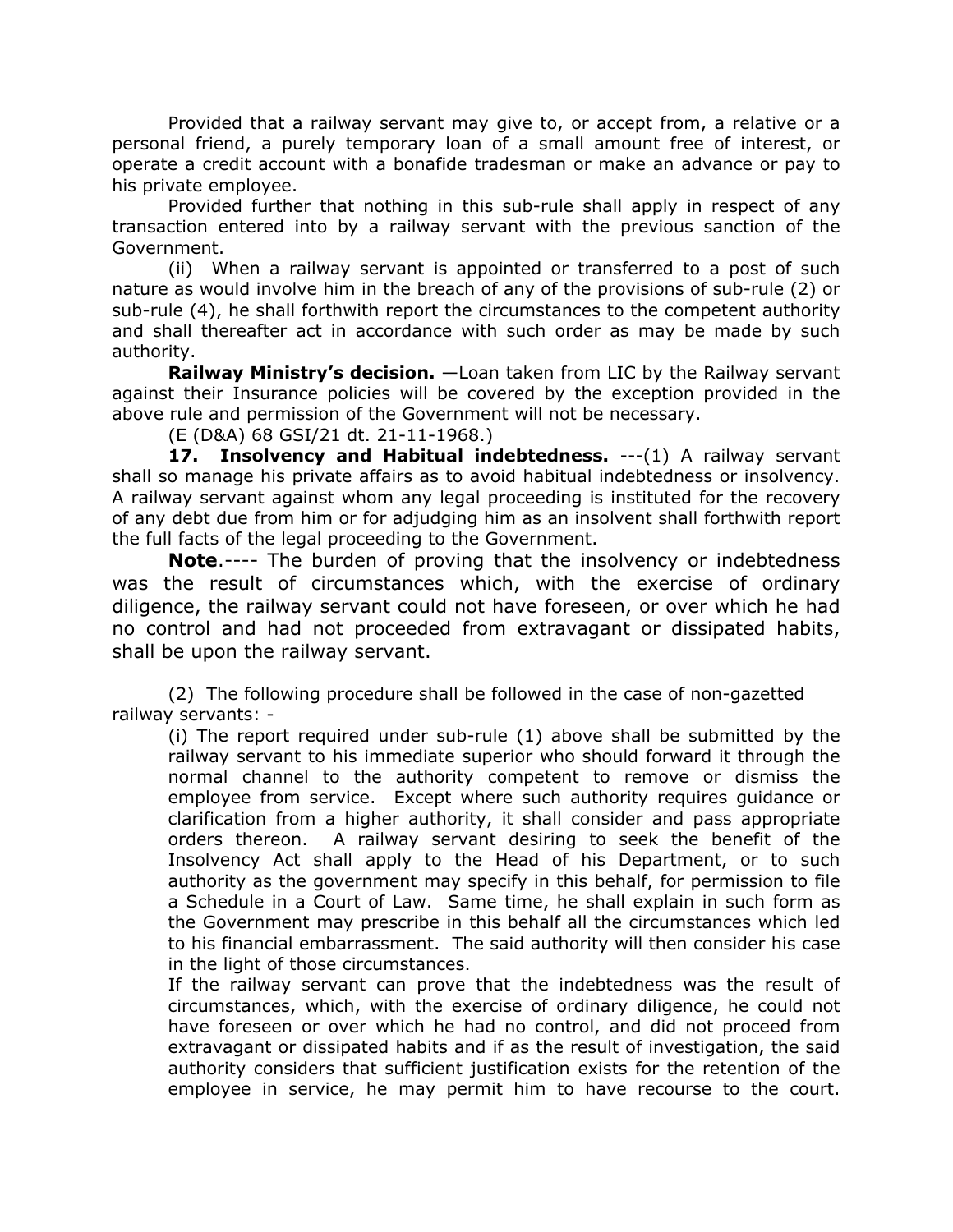Otherwise he should take steps either to dismiss or remove the employee from service as the circumstances of the case may warrant . If a railway servant asks for permission to seek the benefit of the Insolvency Act for second time such permission may not be granted by an authority lower than the General Manager or Head of Office who, if he decides to retain the employee in service, shall report the circumstances to the Railway Board for information. As the Railway Co-operative Credit is often the creditor in such a case and other railway servants are sureties for the debtor, the said authority will, in deciding whether or not the debtor should be retained in railway service, consider the effect of this dismissal or removal on the railway and on his fellow employees.

- 1. No. E (D&A) 58 GSI-6 dt. 15-3-58 and 27-6-66.
- 2. No. E (D&A) 60 GSI-5 dt. 7-6-60..
- 3. No. E(D&A) 60 GSI-5 dt. 30-1-61.
- 4. No. E(D&A) 64 GSI-6 dt. 25-2-65.
- 5. No. E(D&A) 69 GSI-14 dt. 14-8-69.
- 6. No. E(D&A) 75 GSI-3 dt. 9-3-75 .
- 7. No. E(D&A) 76 GSI-2 dt. 30-4-76.

(ii) A railway servant who seeks the assistance of the Insolvency Court without the previous permission of the competent authority shall render himself liable to removal from service .

(iii) A railway servant who is arrested for debt is liable for dismissal.

(iv) Steps will be taken from time to time by the head of an office to ascertain from pay sheets, etc. whether any railway servant under him are in habitual state of indebtedness. If a moiety of the pay of a railway servant is being frequently attached for debit has been continuously so attached for a period exceeding two years or is attached for a sum which under ordinary circumstances he could not repay within two years, such railway servant shall be considered liable for dismissal.

(v) Every case falling under (iii) or (iv) shall be considered in the light of the instructions contained in clause (i) above before it is finally decided whether or not the railway servant concerned should be dismissed or removed but in exceptional circumstances such railway servant should not be retained in service.

(3) A railway servant shall also report to the Government or to such authorities as may be specified in this behalf the facts when a portion of his salary is constantly being attached, has been continuously attached for a period exceeding two years or is attached for a sum which, in ordinary circumstances, cannot be paid within a period of two years.

(4) When a moiety of a railway servant's salary is attached, the report by his superior officer to the Government competent authority should show what is the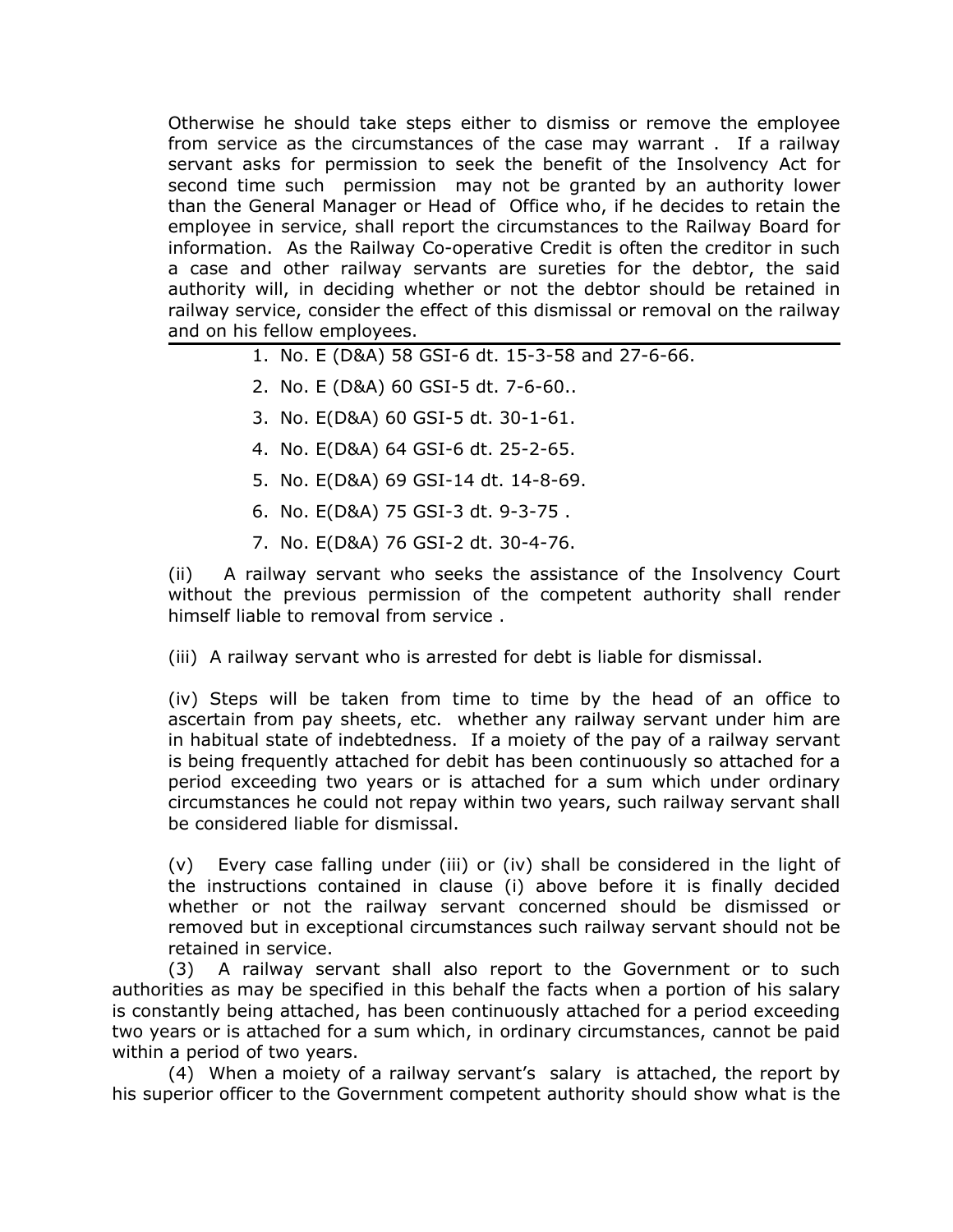proportion of the debts to the salary; how far they detract from the debtor's efficiency as a railway servant; whether the debtor's position is irretrievable; and whether in the circumstances of the case, it is desirable to retain him in the post occupied by him when the matter was brought to notice; or in any post under the Government.

**18. Movable, immovable and valuable Property.**---(1) (i) Every railway servant shall on his first appointment to the railway service submit a return of his assets and liabilities, in such form as may be prescribed by the Government, giving full particulars regarding—

- (a) the immovable property inherited by him, owned or acquired by him or held by him on lease or mortgage, either in his own name or in the name of any member of his family or in the name of any other person;
- (b) the shares, debentures and cash including bank deposits inherited by him or similarly owned, acquired, or held by him;
- (c ) other movable property inherited by him or similarly owned, acquired or held by him ;
- (d) debts and other liabilities incurred by him directly or indirectly.

**Note.1** —Sub-rule (1) shall not ordinarily apply to Group 'D' railway servants, but the Government may, in appropriate cases, direct that it shall apply to any of such railway servants or any class of such railway servants.

**Note.2--- In** every return, the values of items of movable property worth less than Rs. 10,000 may be added and shown as a lump sum. The values of articles of daily use such as clothing, utensils, crockery, books and the like, need not be included in such return.

**Note.(3)(1) (i)** --- Where a railway servant already belonging to a service or holding a Post is appointed to any other government or Railway service or post, he shall not be required to submit a fresh return under this clause.

(ii) Every railway servant belonging to any service or holding any post included in Group A or Group B shall submit an annual return in such form as may be prescribed by the Government in this regard giving full particulars regarding the immovable property the inherited by him or owned or acquired by him on held by him on lease or mortgage either in his own name or in the name of any member of his family or in the name of any other person.

(2) No railway servant shall, except with the previous knowledge of the Government acquire or dispose of any immovable property by lease, mortgage, purchase, sale, gift or otherwise either in his own name or in the name of any member of his family:

Provided that the previous sanction of the Government shall be obtained by the Railway servant if any such transaction is with a person having official dealings with him.

(3) Where a railway servant enters into a transaction in respect of movable property either in his own name or in the name of a member of his family, he shall,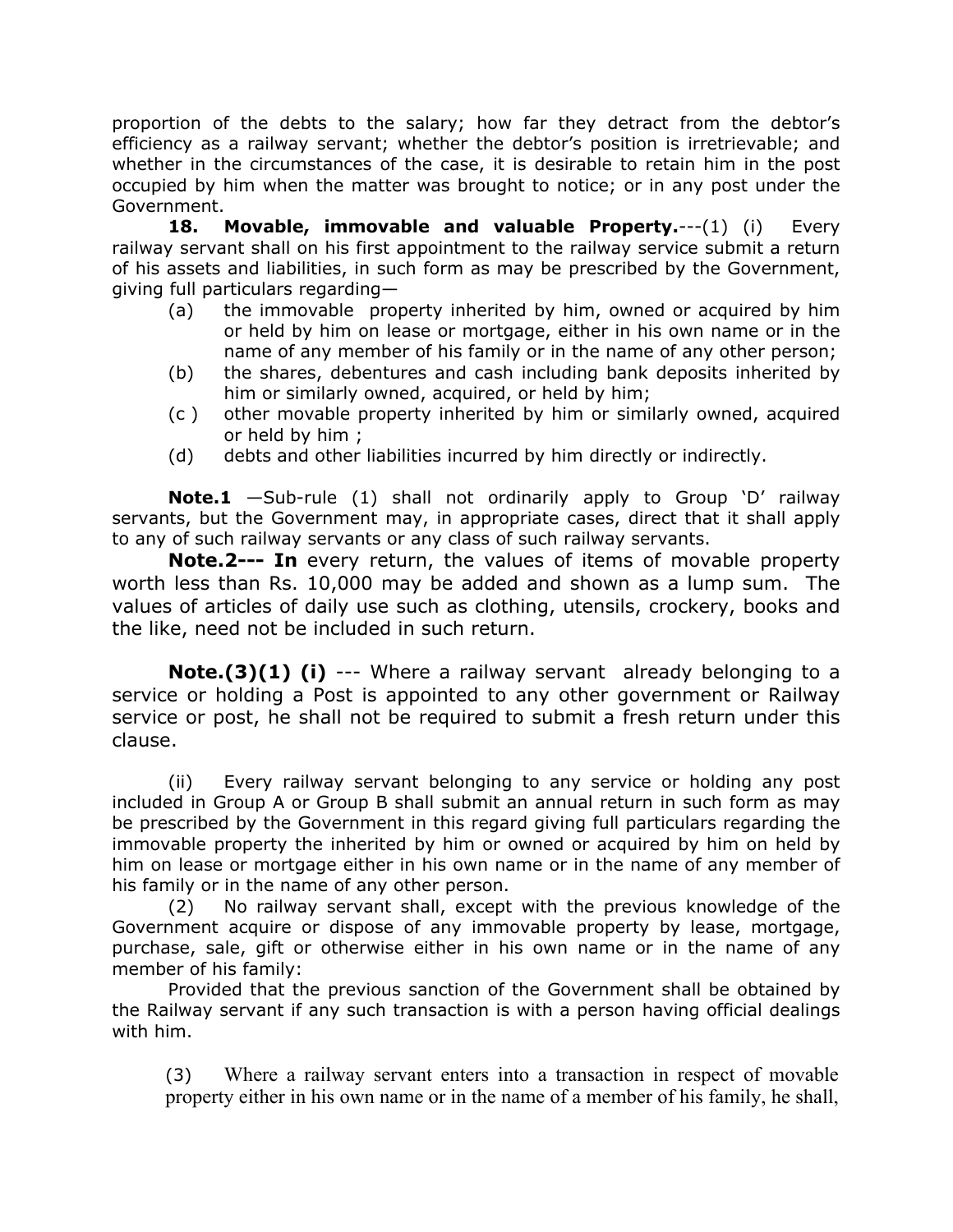within one month from the date of such transaction, report the same to the Government, if the value of such property exceeds two months' basic pay of the Railway servant:

Provided that the previous sanction of the Government shall be obtained by the Railway servant if any such transaction is with a person having official dealings with him. **(Authority - Railway Board's letter No.E (D&A) 2011 GS1-3 dated 11.7.2011) acs no.118**

**Note.1**—Purchase of items of movable property for giving presents at the time of marriage will be regulated by rule 18(3) above like any other transactions in movable property (Railway Board's letter No. E(D&A) 65 GSI-12 dated 23-4-1966.)

**Note 2**.--- The powers of the Government so far as sub-rule (3) is concerned, may be exercised by—

(i ) General Manager and the Chairman, Railway Rates Tribunal, in respect of both gazetted and non-gazetted officers under their respective administrative control; and

(ii) Senior Deputy General Managers on Zonal Railways in respect of gazetted officers below the Senior Administrative Grade and non-gazetted officers subject to the condition that the powers hereby delegated are not further delegated by them to lower authorities so far as cases of gazetted officers are concerned.

(4) The Government or any authority empowered by it in this behalf may, at any time by general or special order, require a railway servant to furnish, within a period specified in the order, a full and complete statement of such movable or immovable property held or acquired by him or on his behalf or by any member of his family as may be specified in the order. Such statement shall, if so required by the Government or by the authority so empowered, include the details of the means by which, or the source from which, such property was acquired.

(5) The Government may exempt any category of railway servants belonging to Group 'C' or Group 'D' from any of the provisions of this rule except sub-rule (4). No such exemption shall, however, be made without the concurrence of the Railway Board, who will consult the Ministry of Home Affairs (Now Cabinet Secretariat, Department of personnel).

*Explanation I.* —For the purpose of this rule, the expression 'movable property' includes—

(a) jewellery, insurance policies the annual premium of which exceeds two months' basic pay of the railway servant, shares, securities and debentures**;(Authority - Railway Board's letter No.E (D&A) 2011 GS1-3 dated 11.7.2011) acs no.118**

(b) All loans, whether secured or not, advanced or taken by the Government servant.

(c) motor cars, motor cycles, horses, or any other means of conveyance; and

(d) refrigerators, radios, radiograms and television sets.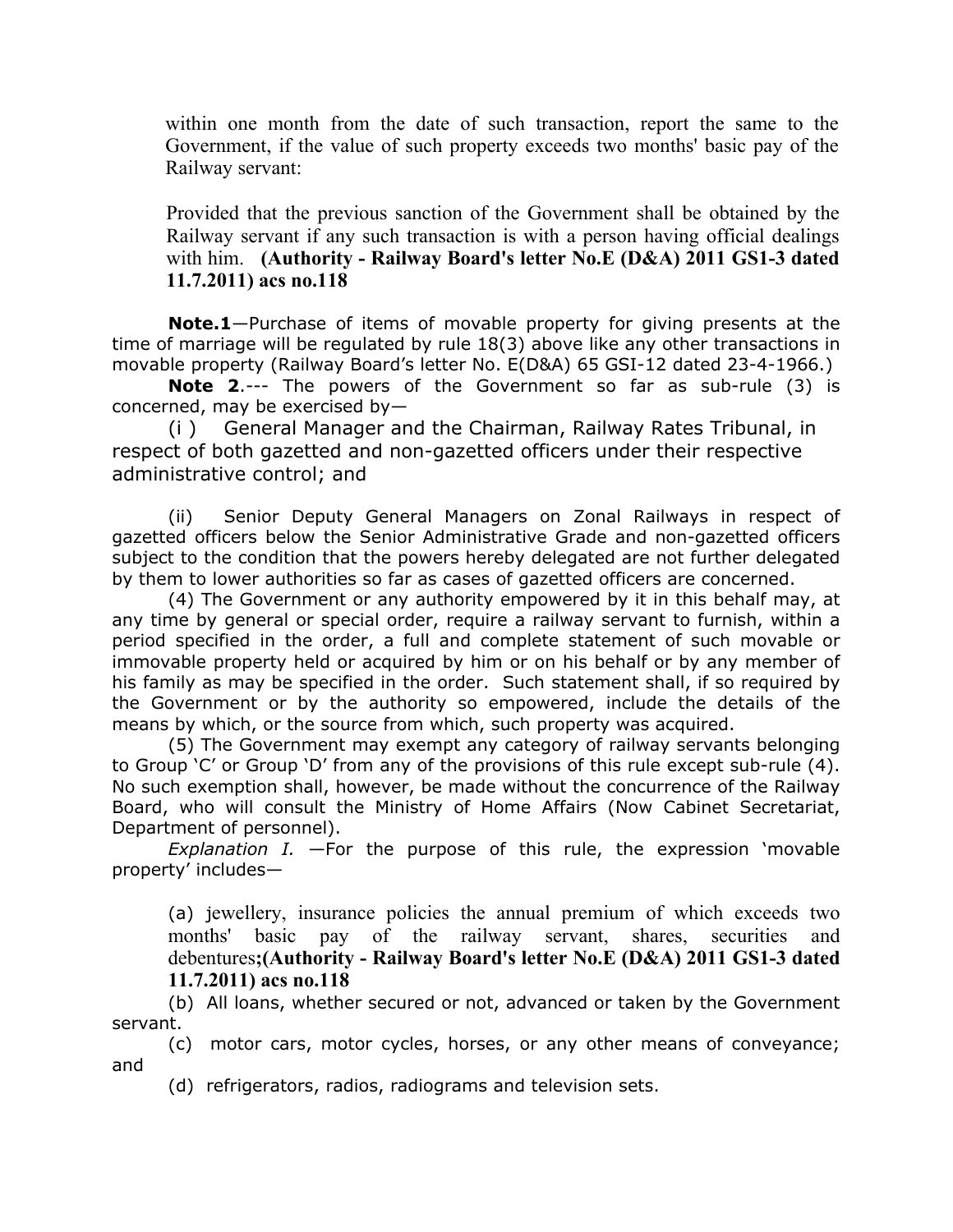*Explanation II*. —For the purposes of this rule, "lease" means, except where it is obtained from, or granted to, a person having official dealings with the railway servant, a case of immovable property from year to year or for any term exceeding one year or reserving a yearly rent.

**Railway Ministry's decision 1.**—It is undesirable for Railway servants to bid at auctions arranged by their own department or under orders of which the auction is conducted and if he does so it would be regarded as indulging in conduct unbecoming of a railway servant under the rules.

(E (D&A) 58 GS-1-6 dt. 15-3-58 & 27-6-66.)

**Railway Ministry's decision 2. —**The intention of proviso to sub-rule (2) & (3) regarding bonafide deal is to assure that—

- (i) the transaction proposed to be entered into is for bonafide purposes;
- (ii) the acquisition/sale of property in question is at fair prevailing market prices and does not involve any element or profiteering or speculation;
- (iii) there is no reasonable ground to hold that the transaction in question is the result of the exercise of any undue official influence by the officer e.g. in return of any official favours conferred or likely to be conferred upon the prospective seller/buyer of the property; and
- **(iv)** there is nothing otherwise objectionable in return to the proposed transaction.
- (E (D&A) 60 GS-1-5 dt. 7-6-60.)

**Railway Ministry's decision 3. —**The term "Regular and reputed dealer" means a person or firm who deals in a particular item and keeps regular accounts of lists, its transaction and who has regular business premises. A co-operative housing society registered under the Co-operative Society's Act, 1912 or any corresponding law in force also falls under this definition.

(E (D&A) 60 GS-1-5 dt. 30-1-61.)

**Railway Ministry's decision 4. --** Whenever a Railway servant wishes to build a house, the following procedure should be followed: **-**

(a) Before starting construction of the house, he should report or seek permission as the case may be and after completion of the house, he should report to the prescribed authority.

(b)The details in proforma prescribed should be furnished wherever it is possible to do so. Wherever it is not possible to furnish the details about purchase of movable property acquired for the construction of the house, the Railway servant concerned should mention the covered area on which the building is proposed to be erected and the estimated cost of the building .

(c) In case where the expenditure to be incurred on repairs or minor construction work in respect of any immovable property belonging to a Railway servant, is estimated to exceed Rs. 1,000/- sanction of the prescribed authority is required.

**Railway Ministry's decision 5.** ---The factum of giving or receiving money between father and son can be termed as a transaction of movable property within the meaning of Rule18 (3).

(E (D&A) 64 GS-1-6 dt.25-2-65.)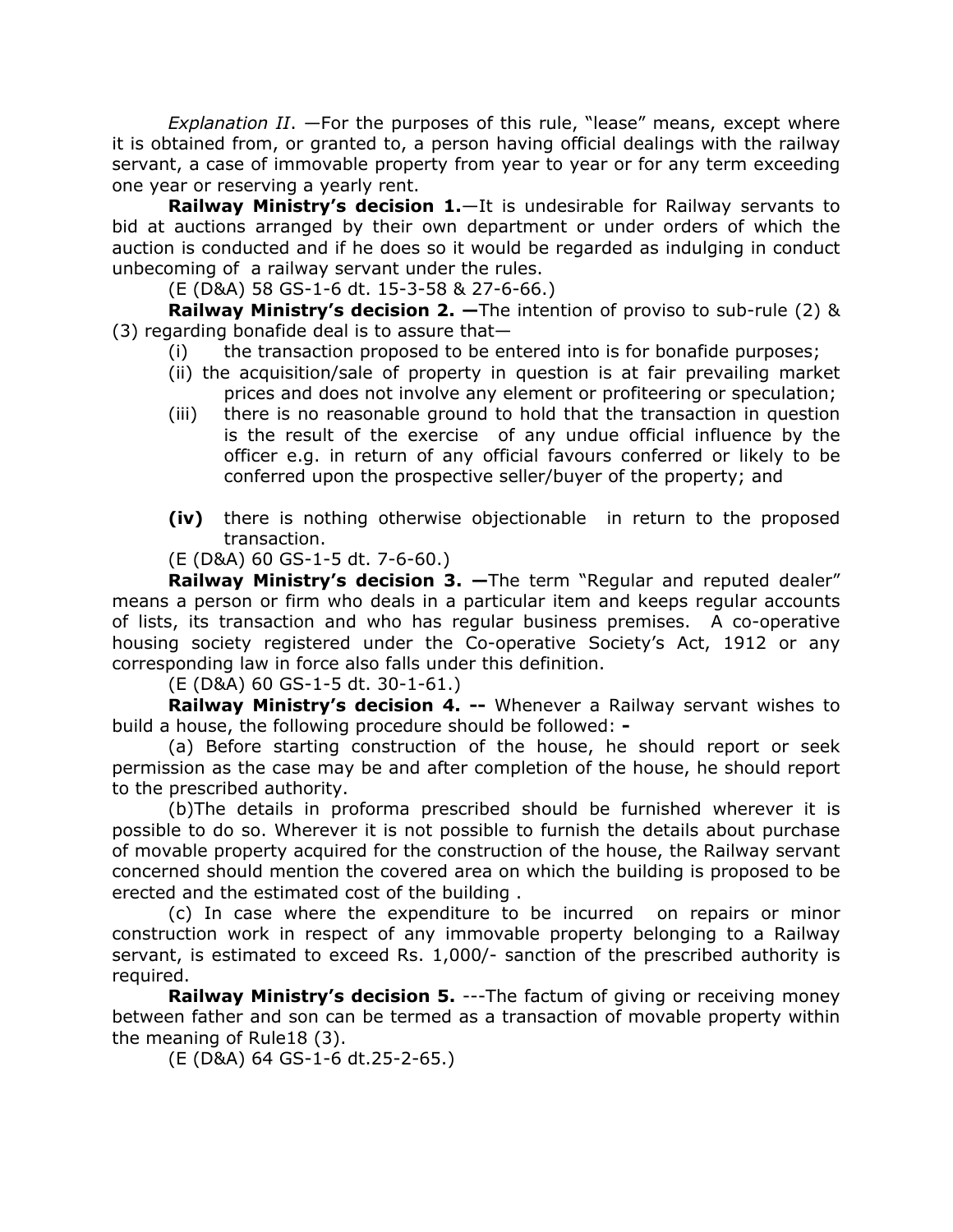**Railway Ministry's decision 6.** ---In exercise of the powers conferred by rule 24 read with Rule 2(a) (ii) of these rules, the Railway Board hereby directs as follows:

- (i) Powers exercised by the Railway Board under rule 18(2) of the above rules shall be also exercisable by the General Managers, all Indian Railways, Production Units and the Director General, RDSO in respect of Gazetted officers under their respective administrative control subject to the condition that all cases of such sanction accorded by them shall be reported to the Railway Board, and
- (ii) Powers exercisable by the Railway Board under rule 18(3) of these rules shall be also exercisable by Director General, RDSO in respect of gazetted officers under his administrative control.
- (E (D&A) 69 GS-1-11 dt. 14-8-69.)

**Railway Ministry's decision 7**. —Railway servants should not buy or sell property to or from a firm with whom he has official dealings. In exceptional cases, however, permission may be granted only after careful enquiry into the officer's dealing with the firm and after it is satisfactorily established that he was not conferred and is not likely to confer any official favour upon the party concerned.

(E (D&A) 69 GS-1-3 dt. 9-5-75.)

**Railway Ministry's decision 8**. —While no permission of the Government is necessary for taking Life insurance Policy or making fixed deposits in Banks under sub-rule (3) above, permission is required to be obtained to join a Chit Fund.

(E (D&A) 69 GS-1-36 dt. 13-12-76.)

**Railway Ministry's decision 9.** —The provision of Delhi Rent Control Act and similar other provisions in other States, wherever applicable, should be observed by Railway servants while taking rent advance for property held by them.

(E (D&A) 69 GS-1-2 dt. 30-4-76.)

**Railway Ministry's decision 10.** —It is clarified that transactions entered into by the spouse or any other member of family of a railway servant out of his or her own funds (including stridhan, gifts, inheritance etc.) as distinct from the funds of the railway servant himself in his or her own name and in his or her own right , would not attract the provision of sub-rule (2 ) and (3 ) of Rule 18.

**Railway Ministry's Decision No.11:** Supervisory staff of Group 'C (class-III) on railways working in scales of pay the maximum of which is Rs.900/- and above, should also submit an annual return regarding the immovable property inherited by him, or owned or acquired by him, or held by him on lease or mortgage, either in his own name or in the name of any member of his family or in the name of any other person. The return should be submitted within three months of his first appointment in the grade and thereafter in the month of January every year.

[No.E(D&A) 78 GS1-14 dated 24.10.1980]

**Railway Ministry's Decision No.12:** The following categories of Commercial Staff in all grades, viz.- Reservation Clerks, Parcel Clerks, Booking Clerks,- TTEs and TCs, should, besides submitting a property return on their initial appointment as required in Rule 18 (1) (i) of the Conduct Rules, should also submit a return of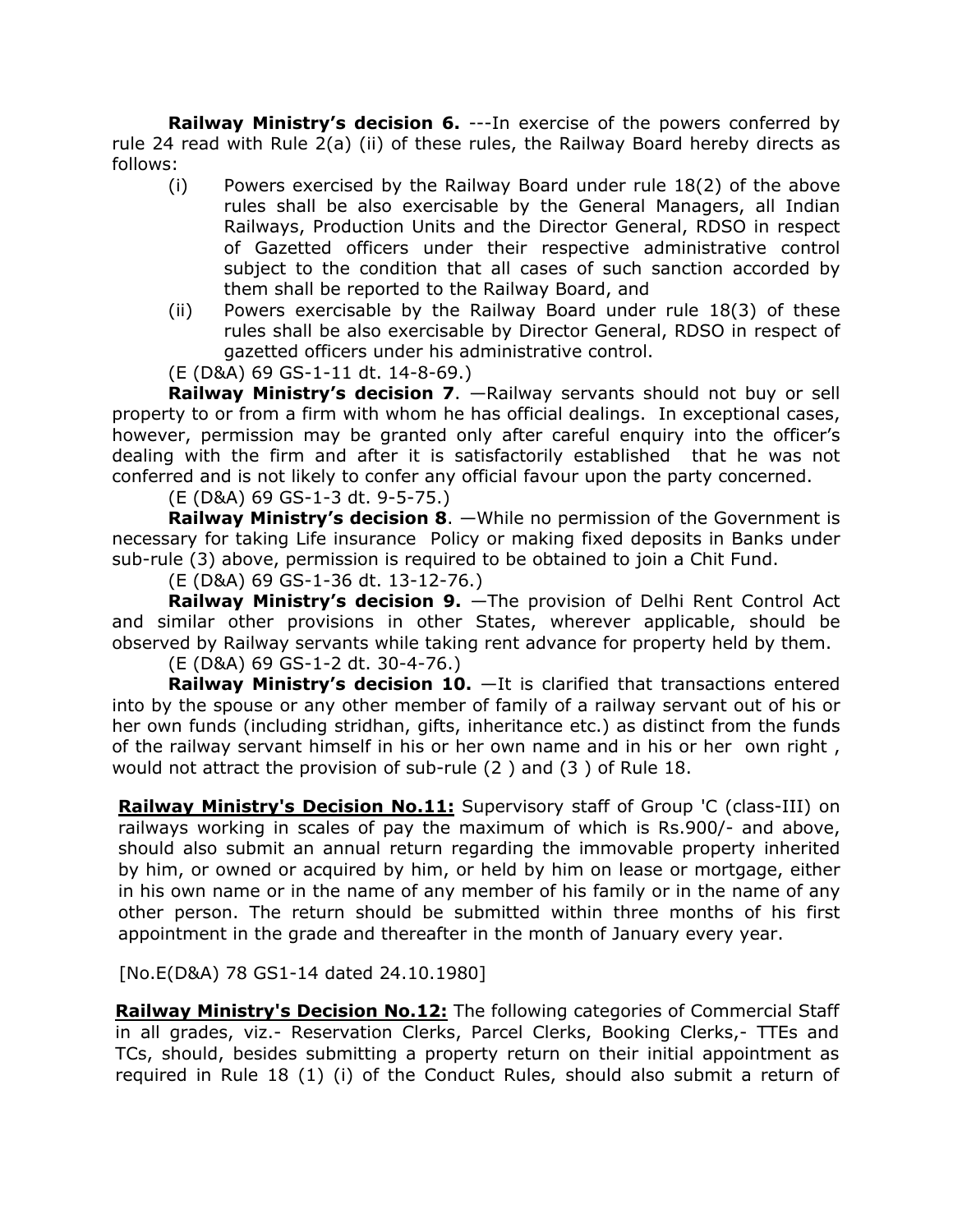their property at the time of every promotion, as also at the time of submitting documents for pension (approximately two years prior to superannuation).

[No.E(D&A) 85 GS1-13 dated 10.2.1986]

**Railway Ministry's Decision No. 13:** Sale and purchase of shares, securities, debentures, etc. are to be treated as transactions in movable property. An intimation is to be given under Rule 18(4) to the prescribed authority in the proforma laid down in the following cases:

(i) Group 'A' and 'B' Officers - If the cumulative transactions i.e., sale, purchase or both in shares, securities, debentures or mutual funds scheme etc. exceeds Rs.50,000/- during the calendar year.

(ii) Group 'C' and 'D' Officers - If the cumulative transactions i.e., sale, purchase or both in shares, securities, debentures or mutual funds scheme etc., exceeds Rs.25,000/- during the calendar year.

The above intimation will be in addition to the intimation(s) required to be given under Rule 18(3) in respect of individual transactions in shares, securities, debentures, etc. which exceeds the amounts prescribed therefor.

[E(D&A)92 GS1-2 dated 17/21.05.1992]

(Authority: Railway Board's letter No.E(D&A) 2007/GS 1-1 dated 26/10/2007] –**ACS No.104 )**

**18-A. Restrictions in relation to acquisition and disposal of immovable property out side India and transaction with foreigners, etc.—**Notwithstanding anything contained in sub-rule (2) of rule 18. No railway servant shall except with the previous sanction of the Government –

- (a) Acquire, by purchase, mortgage, lease, gift or otherwise, either in his own name or in the name of any member of his family, any immovable property situated outside India.
- (b) dispose of, by sale, mortgage, gift or otherwise, or grant any lease in respect of any immovable property situated outside India which was acquired or is held by him either in his own name or in the name of any member of his family;
- (c ) enter into any transaction with any foreigner, foreign Government, foreign organization or concern—
	- (i) for the acquisition, by purchase, mortgage, lease, gift or otherwise, either in his own name or in the name of any member of his family, or any immovable property.
	- (ii) for the disposal of, by sale, mortgage, gift or otherwise , or the grant of any lease in respect of, any immovable property which was acquired or is held by him either in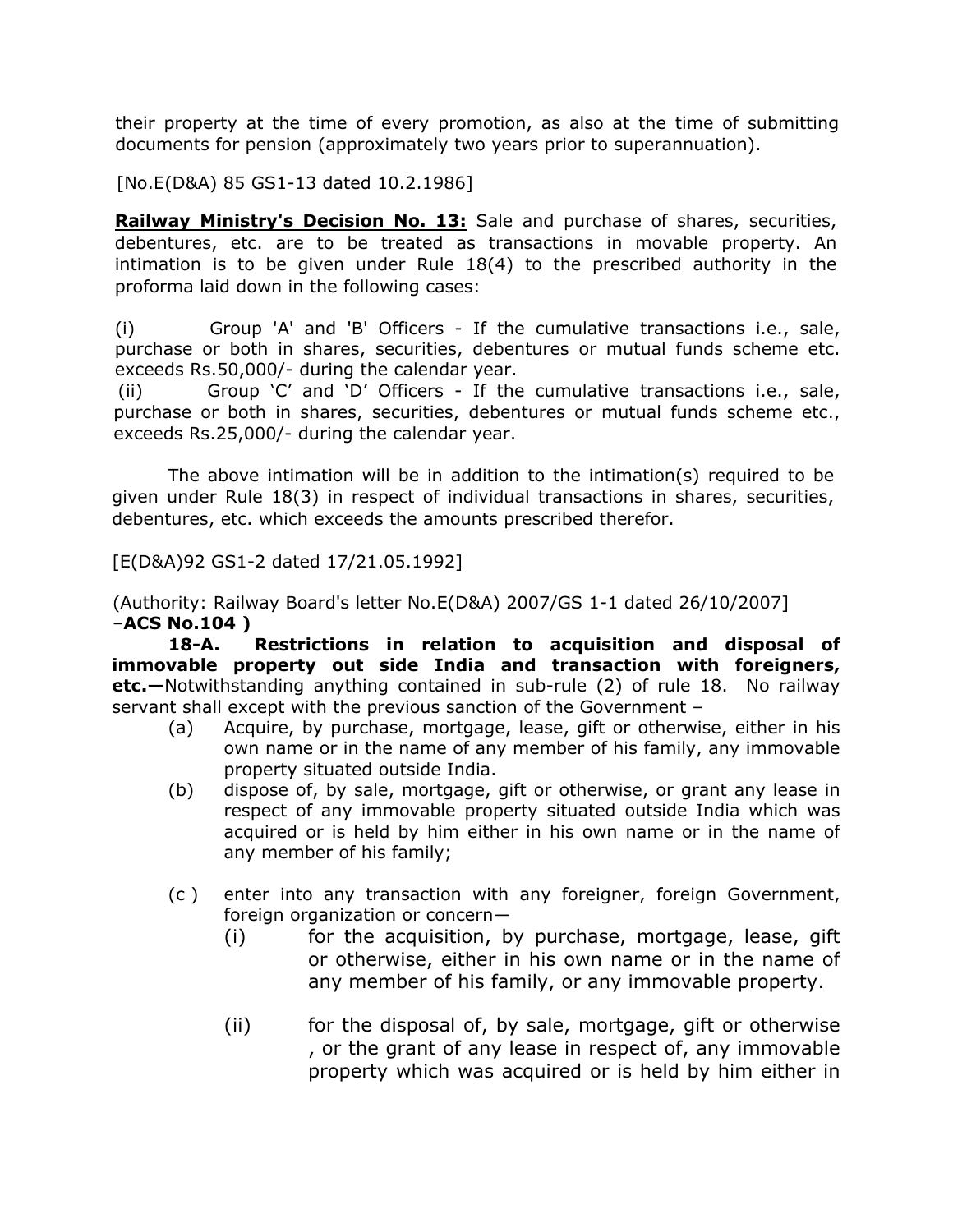his own name or in the name of any member of his family.

**19. Vindication of Acts and Character of Railway servants.**—(1) No railway servant shall, except with the previous sanction of the Government, have recourse to any Court or to the Press for the vindication of any official act which has been subject matter of adverse criticism or an attack of a defamatory character.

Provided that if no such sanction is received by the railway servant within a period of three months from the date of receipt of his request by the Government, he shall be free to assume that the permission as sought for has been granted to him.

(Authority: Railway Board's letter No,. E(D&A) 96 GS1-5 dated 24-12- 96)

(2) Nothing in this rule shall be deemed to prohibit a railway servant from vindicating his private character and or any act done by him in his private capacity and where any action for vindicating his private character or any act done by him in his private capacity it taken, the railway servant shall submit a report to the Government regarding such action.

**Railway Ministry's decision 1.**—Railway servants seeking redress of their grievances arising out of their employment of conditions of service should in their own interest and also consistently with official propriety and discipline first exhaust the normal official channels of redress before they take the issue to a court of law. Any attempt by Railway servants to seek redress from the court of law or such matters (even in cases where such a remedy is legally admissible ) without first exhausting the normal official channels of redress can only be regarded as contrary to official propriety and subversive of good discipline and may well justify the initiation of disciplinary action against them.

(E (D&) 62 RG6-21 dt.5-2-64 & E (D&A) 69 RG 6-37 dt. 14-2-67.)

**20. Canvassing of Non-official or other Influence.** —No railway servant shall bring or attempt to bring any political or other influence to bear upon any superior authority to further his interests in respect of matters pertaining to his service under the Government.

**Railway Ministry's decision.**—Railway servants are advised to strictly refrain from bringing pressure from the M.Ps and other influential outsiders to secure benefits out of turn or regarding any matter arising out of their service. If such occasions arise, the name of the officer or the member of the staff concerned will be brought to the notice of the Head of the Department for such disciplinary action as may be considered necessary.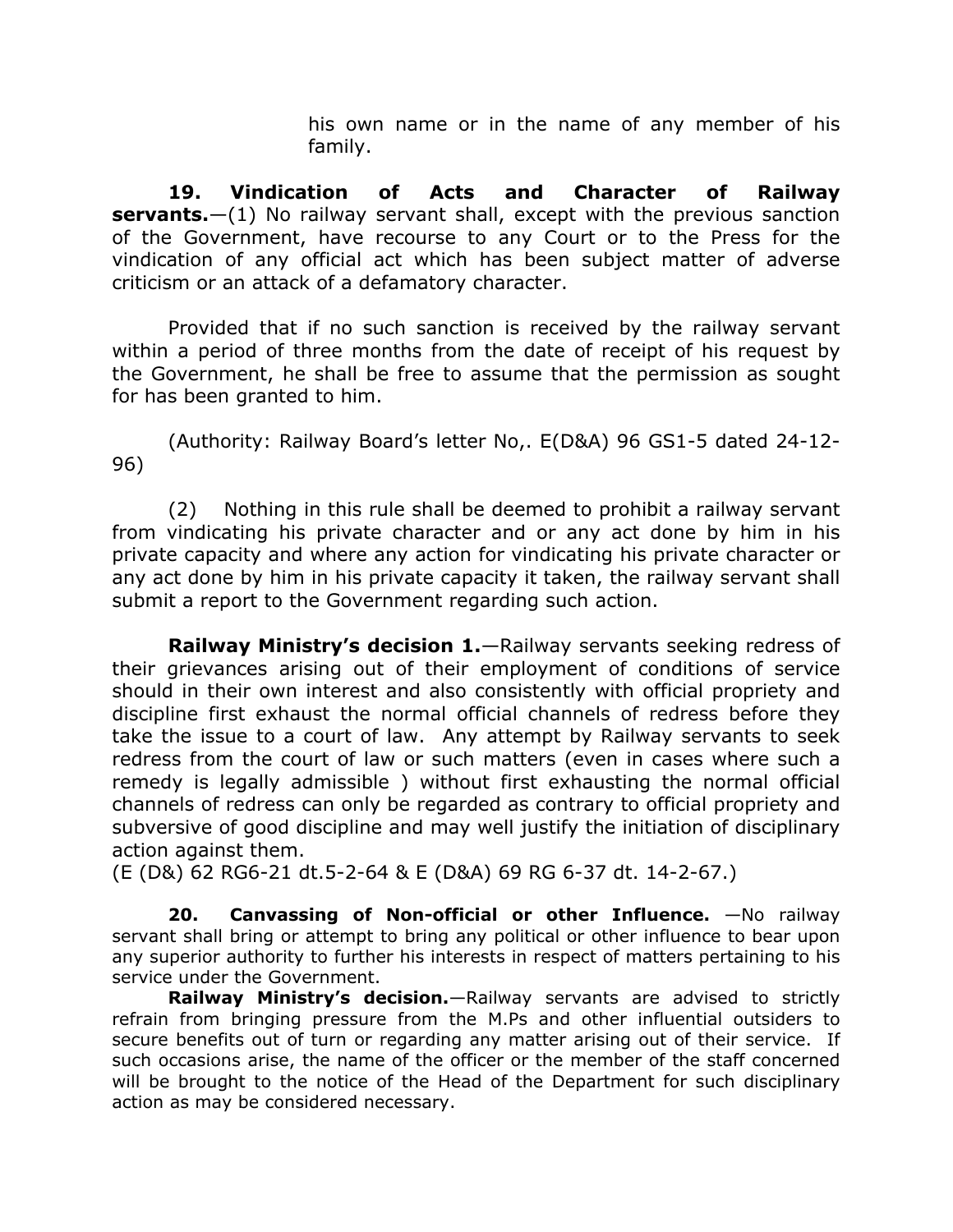### (E (D&A) 70 RG6-9 dt. 7-7-71.)

**21.Restrictions Regarding Marriage.**—(1) No railway servant shall enter into, or contract, a marriage with a person having spouse living: and,

(2) No railway servant, having a spouse living shall enter into, or contract, a marriage with any person.

- (3) A railway servant who has married or married a person other than of Indian Nationality shall forthwith intimate the fact to the Government. Provided that the government may permit a railway servant to enter into, or contract, any such marriage as is referred to in clause (1) or clause  $(2)$ , if it is satisfied that-
	- (a)such marriage is permissible under the personal law applicable to such railway servant and other party to the marriage ; and
	- (b)there are other grounds for so doing .

### **22. Consumption of intoxicating Drinks and Drugs. —**(1) A railway servant shall—

- (a) strictly abide by the law relating to intoxicating drinks or drugs during the course of his duties and shall also take due care that the performance of his duties at any time is not affected in any way by the influence of such drink or drug,
- (b) refrain from consuming any intoxicated drink or drug in a public place;
- (2) A railway servant shall not—
	- (a) appear in a public place in a state of intoxication;
	- (b) use any intoxicating drink or drug to excess;
	- (c) if he belongs to the category of running staff (both local and traffic) or is connected directly with train passing, have taken or used any intoxicating drinks or drugs within eight hours of the commencement of duty or take such drinks or drugs during the course of duty.

*Explanation*. —For the purpose of this rule, "Public place" means any place or premises (including conveyance to which the public have, or are permitted to have, access whether on payment or otherwise.

**22-A Prohibition regarding employment of Children below 14 years of age.**—No Railway servant shall employ to work any child below the age of 14 years.

(Authority: Railway Board's letter No.E(D&A) 99 GS1-3 dated 7-1-2000)

**23. Interpretation.** —The power of interpretating these rules is reserved to the president.

**24. Delegation of Powers.** —The Government may, by general or special order, direct that any power exercisable by it under these rules shall, subject to such conditions, if any, as may be specified in the order, be exercisable also by such officer or authority as may be specified in the order.